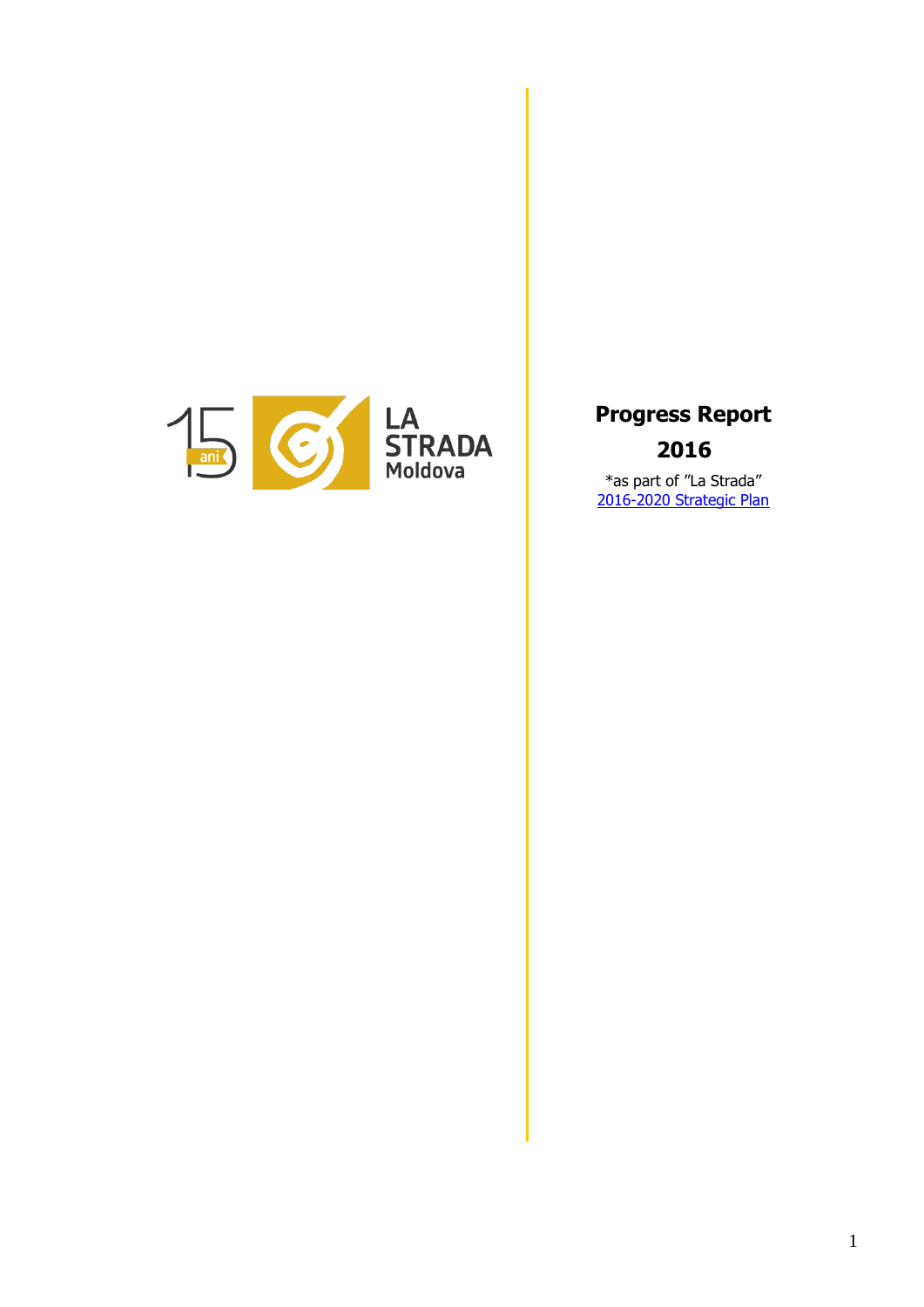# **CONTENTS**

| Programme: Issues Affecting Women                                                                   |    |
|-----------------------------------------------------------------------------------------------------|----|
| Area: Trafficking in Persons especially women<br>Area: Domestic Violence and Violence against Women |    |
| Programme: Issues Affecting Children                                                                |    |
| Area: Child online sexual exploitation and abuse                                                    | 15 |
| Affiliation                                                                                         | 24 |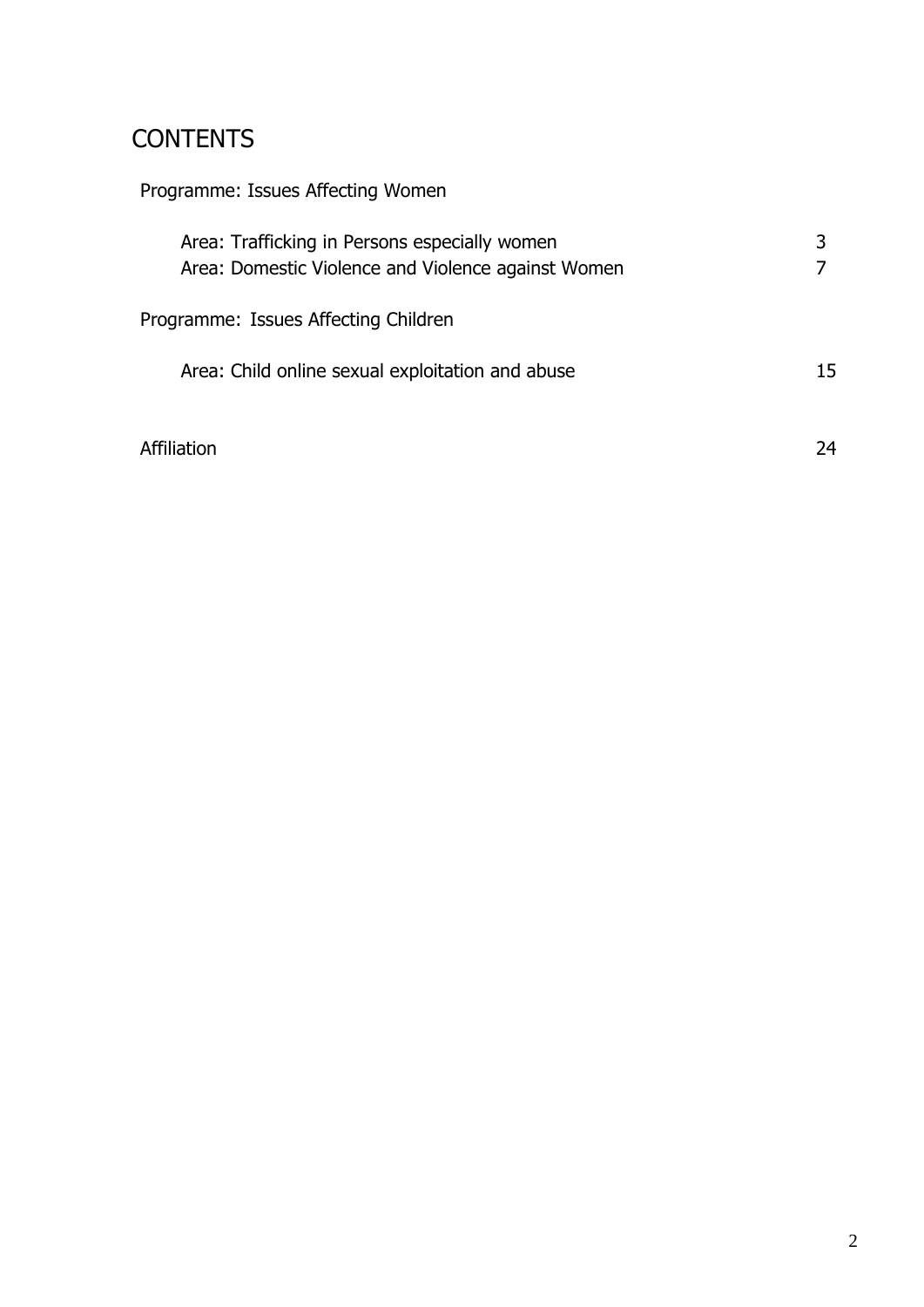**Strategic Goal 1: To contribute to streamlining implementation of national anti-trafficking policies, securing that the rights of all trafficked persons and at-risk group are protected in practice in Moldova, and specifically to:**

# 1.1**. Contribute to reducing vulnerability of at-risk group to continuous threats of human trafficking.**

The level of knowledge of at-risk group about new trends of trafficking in human beings (THB) phenomenon is increased through ensuring information on risks, protection mechanisms and counseling available and accessible to at least 3,000 persons including 1,500 youth.

The thematic info portal [www.migratiesigura.md](http://www.migratiesigura.md/) registered 9869 visitors in total of which 6392 are unique visitors; the HL consultants provided 27 online individual counselling upon request. The months of June and December recorded biggest number of visits. This is primarily related to promo actions launched on social networks.

The National Anti-trafficking Hot-Line provided counselling in 33262 calls regarding safe migration. Additional over 130 calls addressed general informative issues and possible cooperation. Calls from men prevail and represent over 70% of all calls. This is explained primarily by the fact that the current foreign employment opportunities promoted as part of the governmental bilateral agreement is targeting men.

La Strada representatives participated in over 5 TV programs dedicated to the issue of trafficking and has placed over 10 news and alerts/recommendations on the fb account that have been multiplied by national news portals.

La Strada continued to partner with the Moldovan and Israeli Government within the bilateral agreement on employment of Moldovan citizens in Israel, facilitating employment of over 5000 men in construction sector.

# 1.2**. Secure accessibility to protection and support services for all trafficked persons.**

## Information on services and support programs for victims is available to trafficked persons through counseling and hotline available 7/12.

During the reporting period, 135 calls have been counselled in support of **49** persons in need identified via Hot-Line including **15** victims of trafficking, **15** missing persons allegedly trafficked and **19** stranded migrants /victims of associated crimes (smuggling, domestic violence, sexual abuse abroad, violation of labour rights/forced labour etc.). Most pro-active are still women calling to seek support in the interest of victims who are their relatives and friends; 24 calls have been also received from victims.

In case of 15 persons identified as presumed trafficked persons, 13 are female and 2 male trafficked for sexual and labour exploitation in countries such as Greece, Russia, Italy, Turkey, Cyprus, UAE. Based on the immediate needs assessed, these have been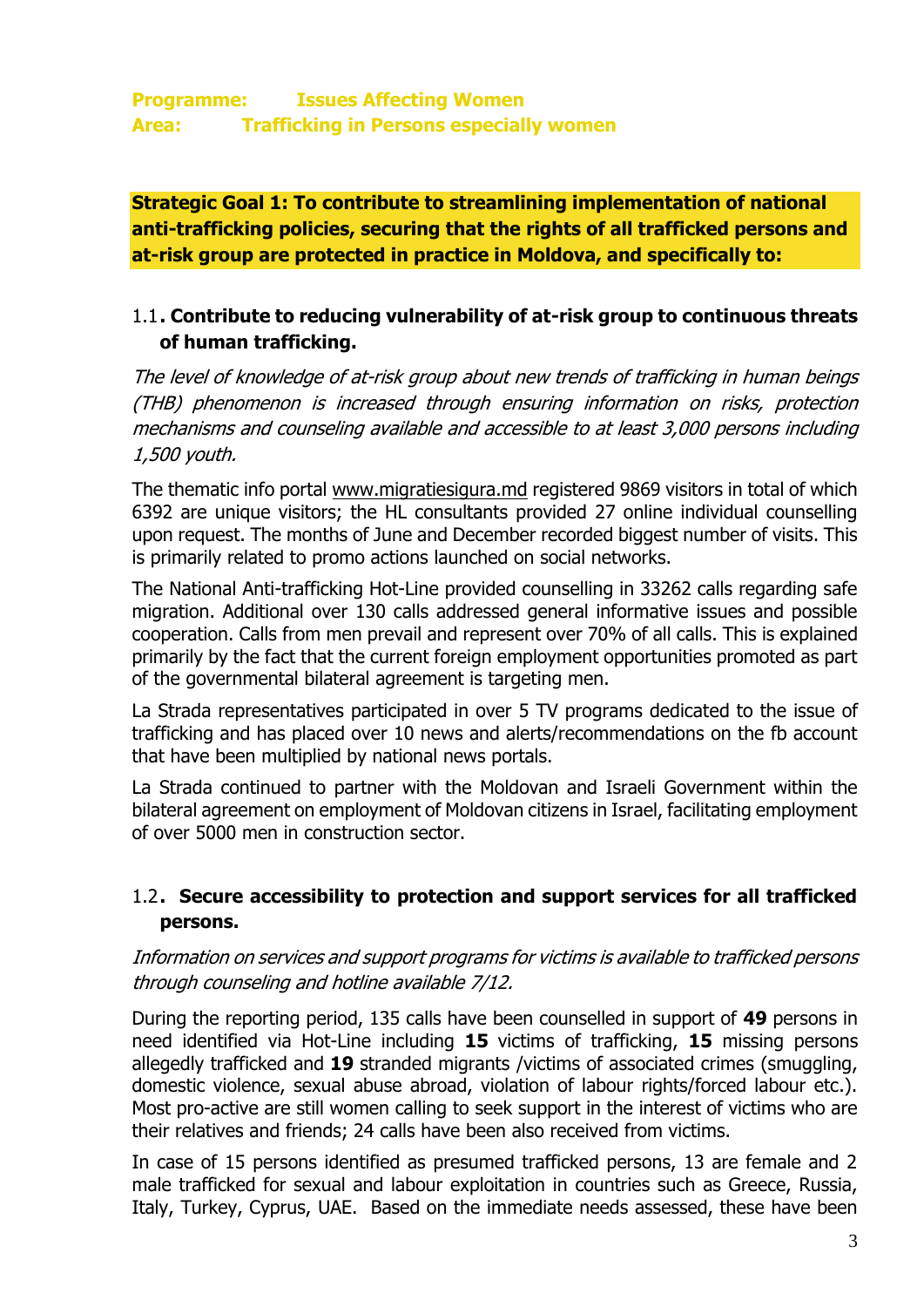facilitated access to specialised services for rescue from the place of exploitation and repatriation, shelter and social support programs, and legal protection primarily for those willing to cooperate with LEA. 19 identified stranded migrants have been facilitated access to legal protection by engaging Consular Missions of RM, LEA and Labour Inspectorates/State Employment Agencies.

## 1.3**. Support the Government in streamlining national anti-trafficking policies.**

Government's national anti-trafficking (AT) policy is more progressive and its implementation is improved through La Strada support and advocacy.

Between March and December, La Strada experts jointly with an interventional adviser (Mike Dottridge) have provided expert support to the Permanent Secretariat of the National Anti-Trafficking Committee on the strategic reorganization of current national policy documents. Following a round of work meetings, consultations with the Working Group/**WG** (permanently working coordinating platform of the PS involving national AT experts of state agencies, NGOs and IGOs), and two thematic workshops.

The following documents have been developed:

- **Log-frame** for AT Strategy and NAP with goals and objectives for the AT policy, expected results (impact and outcome), indicators and means of verification (such tool never was used for elaboration of national AT policy) that reflects the CoE Convention spirit, existing challenges in THB phenomenon evolution, existing gaps in national AT response and recommendations of external monitoring mechanisms GRETA recommendations.
- draft **AT Strategy** for 6 years 2017- 2022 (the first national strategy in this area);
- draft **National Action Plan/NAP** for 3 years 2017-2019 (7-th NAP in this area);

In December, the PS has prepared the package of documents (draft Government Decision and info note) along with the documents developed and circulated such for official approval with relevant state institutions. It is expected that the documents will be approved in the first semester of 2017.

## Needs and interests of all survivors of THB are reflected in the strategic agenda of key decision makers as informed by La Strada's recommendations.

In June 2016, La Strada expert took part in the public debates as related to the Draft law on amending the Law on Preventing and Combating THB # 241 dtd. 20.10.2005. The debates were organized by the Ministry of Justice/**MJ** to discuss the definitions of "presumed victim", "potential victim", etc. This Draft law was elaborated during 2014 - 2015 by the PS in collaboration with La Strada and other AT actors and passed to the MJ in August 2015 for official submission to the Government. However the MJ did not manage to submit the draft law to the Government till now because of the Government crisis for which reason the draft Law pended follow up consultations. In this regard, La Strada advocated for keeping the definition "potential" and "presumed" including as means to secure unconditioned access of victims to protection and support services.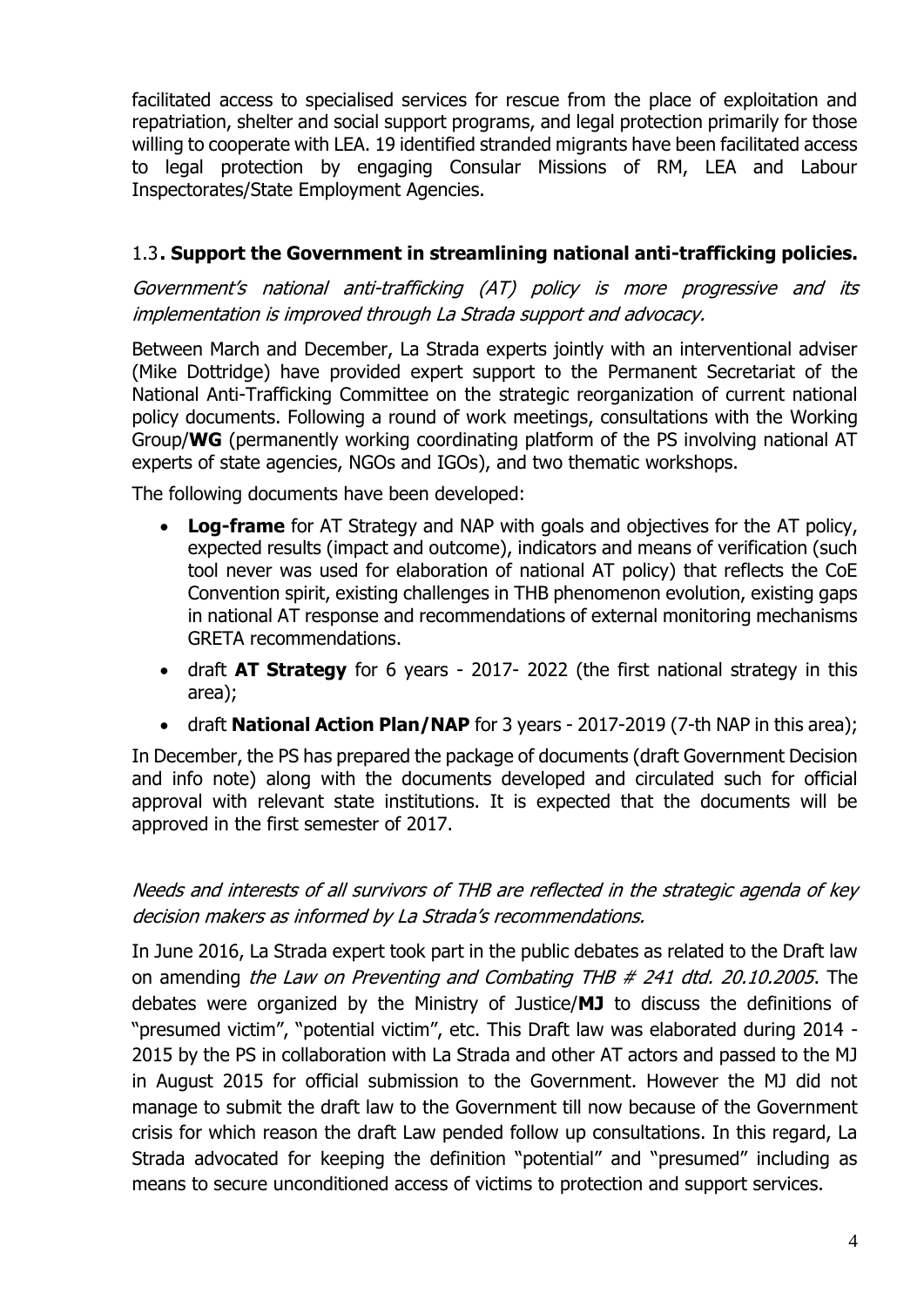The WG (permanently working coordinating platform of the PS involving national AT experts of state agencies, NGOs and IGOs) accepted La Strada recommendation to integrate into the draft AT Strategy and Action Plan provisions related to the research, protection and support of victims of THB and smuggling among third country nationals.

Government efforts are under continuous monitoring by La Strada through ongoing dialogue and promoting EU standards which fosters identification and dissemination of good practice.

On October 18, 2016 – 10-th European AT Day the Secretariat of the CoE Convention on Action against THB (GRETA and Committee of Parties) published the Compendium of good practices on the implementation of the CoE Convention on action against THB. The Compendium has been elaborated based on the results of secondary analysis of 52 country reports, prepared by GRETA during the period 2008-2016 in the framework of international monitoring mechanism of the implementation of the CoE Convention on Action against THB. The aim the Compendium was to illustrate the positive impact of this Convention on law, policies and practice across Europe, as well as to highlight the kind of measures that can be taken by States Parties to successfully implement the Convention. La Strada input in elaboration of the Guidelines on Identification of Victims and Potential Victims of THB has been mentioned in the Compendium (p.14) as a good practice in protection of victims' rights. See: [http://www.coe.int/en/web/anti-human](http://www.coe.int/en/web/anti-human-trafficking/home)[trafficking/home](http://www.coe.int/en/web/anti-human-trafficking/home)

La Strada experts contributed to the 2015 US TiP Report by sharing information and opinion about [the Government AT efforts.](https://www.state.gov/documents/organization/243560.pdf)

Similarly, La Strada shared its concerns and opinion with the 2016 monitoring round. The 2016 US TiP Report is expected in June-July 2017.

La Strada lobbied for the continuous specialization of the LAE which was under threat following the reform of the Prosecutors. In this regard, La Strada participated in a number of joint (national anti-trafficking community and Government development partners) and bilateral meetings with the newly appointed Prosecutor General and head of the Organised Crime Prosecutor's Office. These efforts resulted in the [creation of a specialised](http://lastrada.md/rom/articole/autoritatile-dau-asigurari-vor-crea-o-echipa-de-procurori-specializati-in-cazuri-d-87)  [Bureau within the Organised Crime Prosecutor's Office](http://lastrada.md/rom/articole/autoritatile-dau-asigurari-vor-crea-o-echipa-de-procurori-specializati-in-cazuri-d-87).

In August the PS in collaboration with ICMPD Vienna has organized the 2-day training "Capacity building: Coordination of joint action and fundraising activity to support antitrafficking response at local level" for representatives of Moldovan Territorial AT Commissions in Chisinau. The La Strada expert took part in the training as a trainee on THB issue. 27 participants – representatives of Moldovan Territorial AT Commissions (local public authorities and NGOs) from different administrative units of the Republic of Moldova took part in the event.

In 2016 the La Strada expert continued the provision of expert support, via the IOM Mission in Turkmenistan, to the Government of Turkmenistan, in elaboration in implementation of the first NAP in AT field (2016-2018). In March 2016 the first draft NAP (2016-2018) elaborated with support of the La Strada expert was officially approved by the President of Turkmenistan. In June – November 2016 the La Strada expert in collaboration with local AT experts conducted the 3-rd trainings for the local officials and NGOs in regions of Turkmenistan.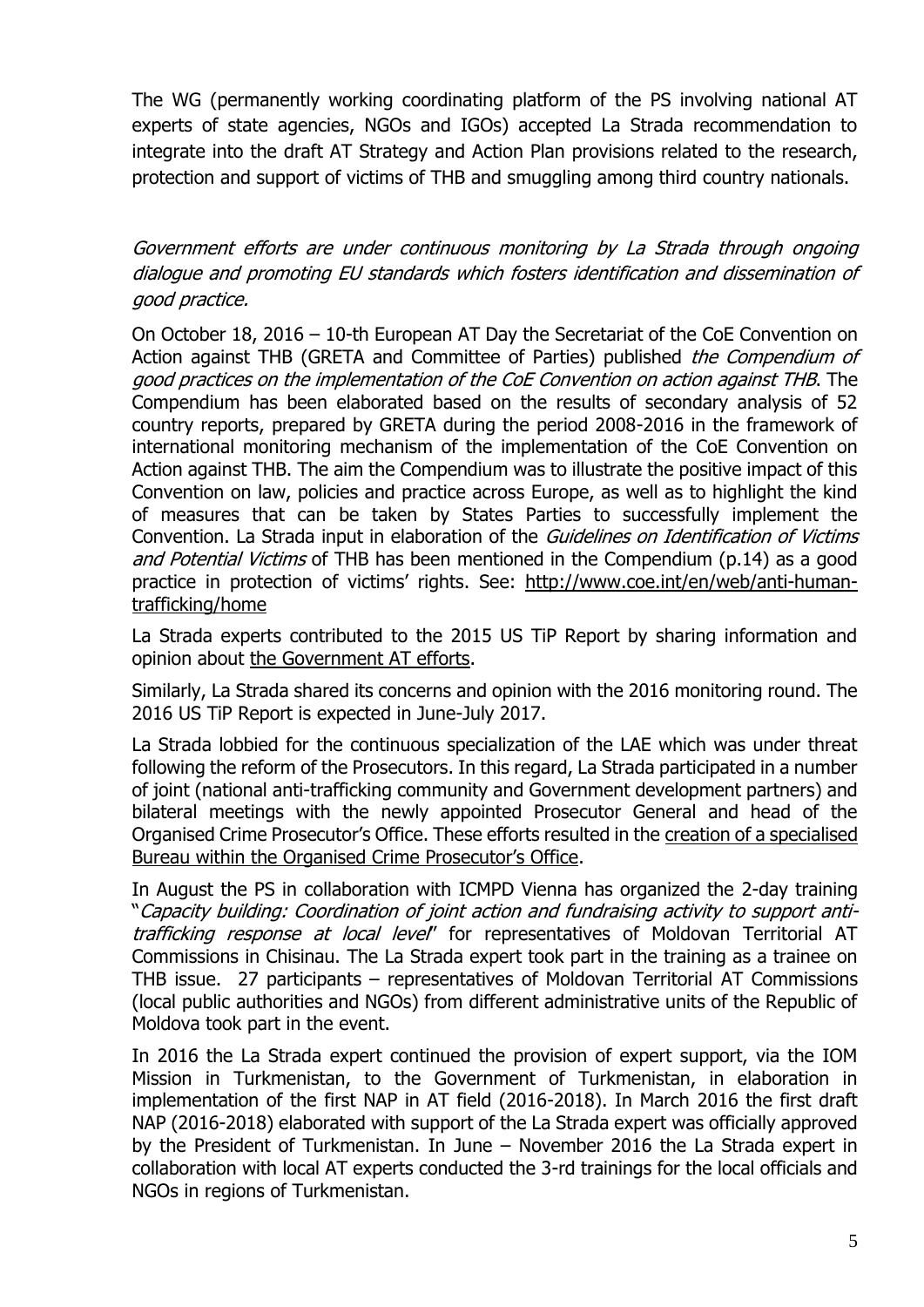La Strada participated in several meetings called by the PS with authorities from Gagauzia aiming at encouraging and supporting such for the development of an AT Action Plan and streamlining work of the Gagauzia AT Committee.

La Strada hosted study visits from Belarus and Azerbaijan and shared experience in developing and cooperating with the state institutions within the NRS.

# 1.4**. Contribute to decision-making process by providing qualitative data and information**

## Reliable data about effects of THB and impact of AT policy are available to key decision makers so that they can produce necessary change at all levels.

During reporting period, La Strada contributed to the NRS Strategy (2009-2016 approved by the Parliament of the Republic of Moldova by decision No. 257-XVI dtd. 05.12.2008) evaluation, an exercise undertaken by an international consultant within a Project run by ICMP in support of the PS. The evaluation aimed at developing recommendations on the victims' protection aspects in support of the AT Strategy development. Therefore, as a co-author of the NRS Strategy, upon request of the international expert, La Strada expert has prepared written commentaries to the preliminary findings and recommendations of the draft Evaluation Report on NRS implementation and consulted the expert on a number of aspects related to the national law and practice. The preliminary findings and recommendations, elaborated by the international expert, in turn, have been taken into account during the elaboration by the La Strada of the **AT Strategy** for next 6 years - 2017- 2022. It is expected that the work under the draft Evaluation report on NRS implementation in Moldova will be finalized and published in March 2017.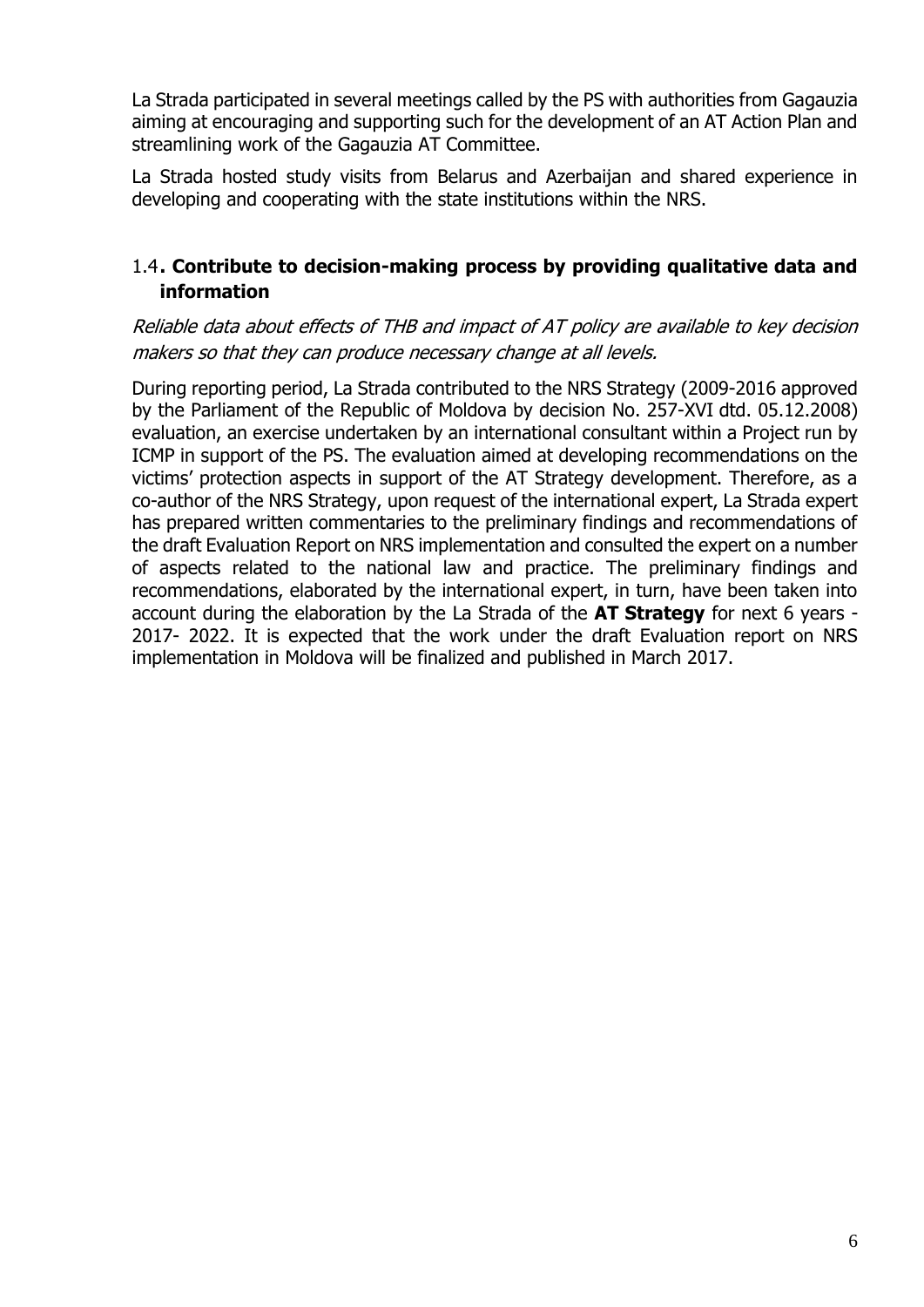**Strategic Goal 2: To ensure that the rights of women affected by violence and of at-risk groups are respected, protected and fulfilled in practice in Moldova and specifically to:** 

# 2.1. **Raise public awareness about violence against women (VAW) and reduce vulnerability of women to sexual violence (SV) and domestic violence (DV).**

General public understanding and awareness about DV is strengthened through national campaign for promote zero tolerance to DV reaching at least 100,000 persons.

The planed awareness campaign to address DV (via children eyes) has been postponed for 2017 because of an unprecedented campaign unfolded by a private Foundation Edelweiss and position of the Ministry of Labor, Social Protection and Family. Yet, La Strada continued to keep the issue on the public agenda by cooperating and encouraging media to address the issue. Thus, out of 514 media materials produced by 14 monitored national/mostly media sources (TV, newspapers, news agencies, news portals) and dedicated to the issue of interest, 156 were due to La Strada interventions (interviews, articles, TV programs, references, press conferences).

As for the issue about sexual violence against women, in fall La Strada organized a series of events aimed at bringing the issue of sexual assault on the public agenda and engage men in the discussions. Thus a video spot "Real men don't rape. Accept that No means No" was produced and disseminated. It is the first public attempt raising the issue of SV ever made in Moldova. The video spot targeted men, challenging their attitude that women are responsible for rape by tackling the stereotype according to which "If women say No it means Yes" and thus try to trigger a change in their attitude into "No means NO". The production of the [video](https://www.youtube.com/watch?v=fAoJsjd5U3A) was preceded by a number of in-house and specialized research and analysis. The video spot was promoted exclusively in the internet in order to observe the reactions. It was one of the most seen/visible spot produced by La Strada in last 5 years. Lunched in November, in two weeks only, the spot have been seen by over 58 000 users via La Strada Facebook page and by extra 10 406 YouTube visitors. The spot has been picked up by two TV stations. The video spot was publicly attacked by feminist group representatives considering that it is discriminatory and promoting the patriarchal attitude.

In November La Strada also organized a thematic public speeches event entitled "MenXX – the Culture of Rape" with 3 men - public figures of various background and status - as speakers. The event on Facebook: [https://www.facebook.com/events/772003842955351/.](https://www.facebook.com/events/772003842955351/) As a trial event, La Strada organised MenXX in an informal location ("Spalatoria" Theatre) with a capacity of 70 people yet the it brought together over 100 women and men. The biggest challenge was to select men speakers as well as encourage the selected ones to attend as speakers. Most common explanation to refuse participation was "insufficient resonance with the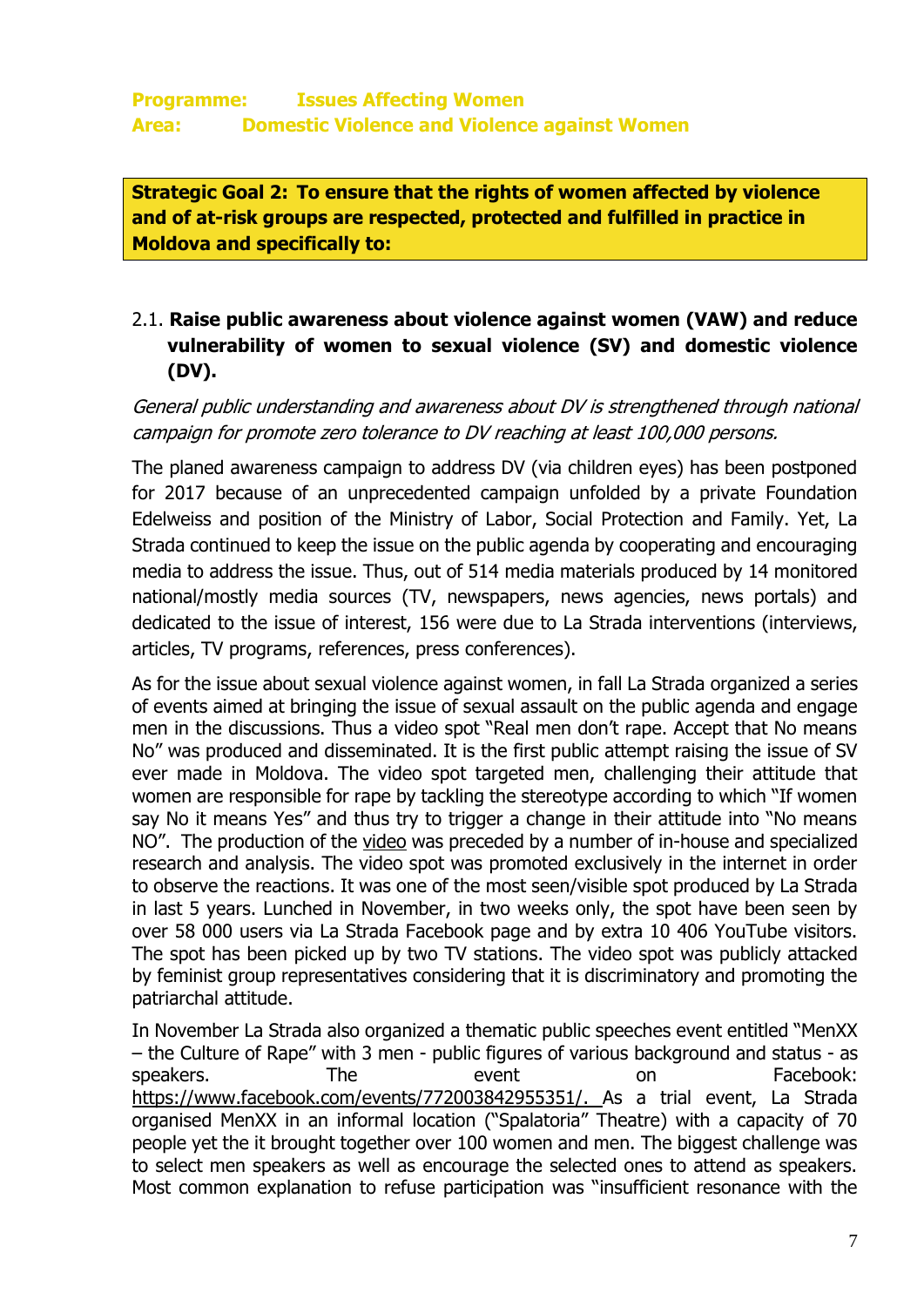issue/ the issue is not really relevant for them, their activity, life". In fact the conclusion is that the issue of sexual assaults is still a taboo and sensitive one. Finally three speakers accepted the challenge: Victor Lutenco, husband, father and migration specialist, Matei Basarab, journalist and Alexandru Lebedev, media manager. All of them touch upon the issue of rape from different perspective – mandatory role of men in changing the current paradigm, how rape was glorified through ages in the art (history that encourage the rape and present women as an sexual object) and imperativeness of "opening the eyes" and using the same art to change the paradigm and lastly about the society attitude/barriers in which people prefer not to respond/discuss sexuality issues thus leaving space for the abuses and therefore need to take off the "taboo" label from the issue about sexuality and invest into sexual education. The general conclusion was that the issue of sexual assault it is a very sensitive one and La Strada will continue the series of MenXX in 2017. The "MenXX – the Culture of Rape" is available online: <https://www.facebook.com/ONGLaStrada/videos/1801424030130983/> (speaker 1); <https://www.facebook.com/ONGLaStrada/videos/1801429783463741/> (speaker 2); <https://www.facebook.com/ONGLaStrada/videos/1801430523463667/> (speaker 3)

Youth is empowered to build harmonious relationships and respond at the first signs of violent behavior through peer-to-peer educators program on DV and out-reach and partnerships with local organizations at communities level reaching out to at least 4000 persons.

The trained Peer-to-Peer Educators have been engaged in delivering seminars in schools of Moldova as part of a special Agreement with the Ministry of Education. The module of the seminars promotes and details on the following key messages: concept and forms of domestic violence, recognizing the first signals of power and control in a relationship, myths and realities about love and violence, breaking the cycle of violence. Almost 100 seminars for over 1800 boys and girls have been conducted in more than 60 localities from Moldova. During awareness and prevention activities conducted including in partnership with local organizations and institutions, over 3000 informational materials have been distributed (love doesn't hurt bracelets, Trust Line Notebook; love doesn't hurt bags, leaflets about harmonious relations).

## Communities and individuals' engagement in preventing and responding to DV is increasing through Trust Line with at least 2000 individuals being counseled.

The Trust-Line has registered and counselled 1710 calls of which 84 % are calls from women and 16% are calls from men. This trend has maintained the last 5 years. The calls are received in 89% by Romanian natives' speakers and 11% - Russian speakers. Noticeable is that during reporting period, the Trust Line received and counselled 8 calls from abroad reflecting the domestic violence cases where victims are Moldovans woman. Out of 1710 calls, 1114 refer to individual cases of DV of which 600 are "new reported cases" and 102 are calls from women who have previously received support from the Hot-Line and revert for continuous support. Most of these calls are received from women themselves, followed by calls from community members seeking advice on how to help a case of DV they are aware of. Due to lack of wide awareness campaign in 2016, the number of calls is less than expected. Women primarily report being subject to violence from their husbands. The majority of calls from women suffering from domestic violence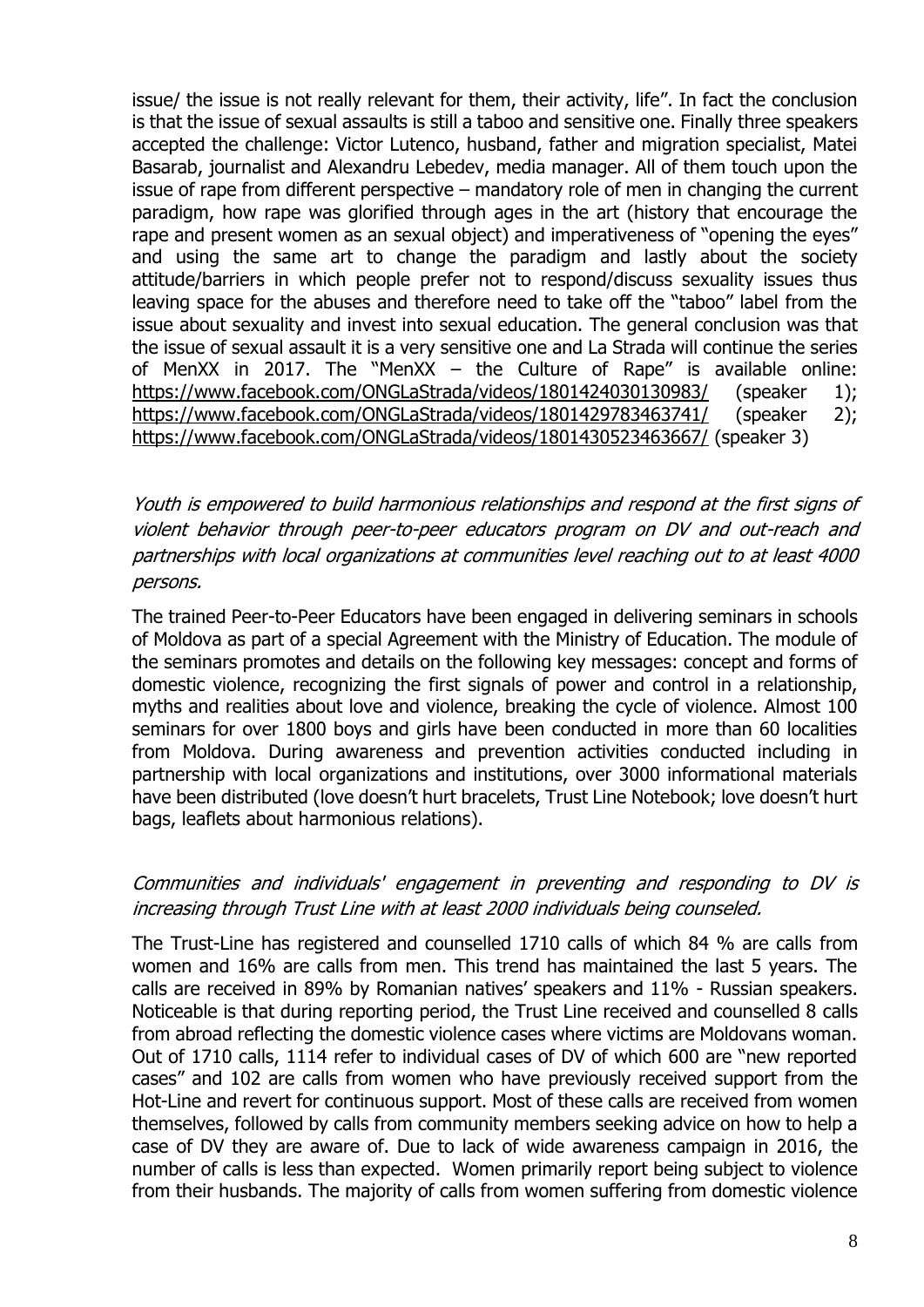reflect cases of combined forms of violence: 81% of calls reflect cases of physic violence combined with psychological violence, and only in 6% of cases are reported only psychological/emotional violence. Around 1% of calls reflect cases where the women are suffering from all forms of violence (psychological, physical, economical and sexual). The violence against men in family, according to the calls received, is primarily from their own children and/or grandchildren.

# 2.2. **Ensure availability of and accessibility to specialized services as well as legal protection for women and girls affected by DV and SV in contact with justice system.**

## Interests and needs of the victims of DV and SV are covered in timely and due manner through provision of information about rights and services.

In 36% of Trust-Line calls, the beneficiaries requested and were provided legal counselling, 33% requested information and advice on how to respond to (including first signals of) DV, 21% requested psychological support, 4% requested safe accommodation and 4% request general information about Trust Line and available services for victims of DV. The Trust-Line also facilitated direct contact with the lawyers and psychologists of La Strada who have provided specialized legal consultations to 80 women affected by DV, legal representation services in 29 cases<sup>1</sup> of which 22 are new ones. Among services provides, Protection Orders issuance have been facilitated in 9 cases. For 3 women who are participating in criminal proceedings psychological counselling was rendered throughout the entire process (the average number of counselling sessions per client is 7). In other 2 criminal cases, psychological evaluation reports have been developed upon request of the lawyer and in support of the case in court.

## Referral of women affected by DV and SV to specialized services (medical, psychological, social, etc.), primarily through Coalition "Life without Violence," is organized according to victims' needs.

81 cases of DV reported at the Trust-Line required immediate intervention. The Trust-Line crisis protocols provide for direct contact with the community police and social protection authorities to enforce emergency intervention in cases of domestic violence (24/7). In few cases only, La Strada team used it's mobile team. In all other, the timing because of distance could not secure crisis intervention and better response from authorities during 2016 secured better response to cases of DV upon request of the Trust-Line. During reporting period, 156 cases have been facilitated access to various social services via direct referral by the Trust Line team to service providers, primarily for safe accommodation, legal support; most of the service providers are members of the NC "Life without Violence". La Strada hopes that the enforcement of the new Law that entitles the police to intervene immediately and to issue a restriction order for the victims while force the aggressor to leave the house will improve the protection mechanism for women in crisis situation. In this regard, the concept of the mobile team would be revised in 2017.

1

 $<sup>1</sup>$  In the interest of this Report, "case" is to be read as woman suffering from domestic violence.</sup>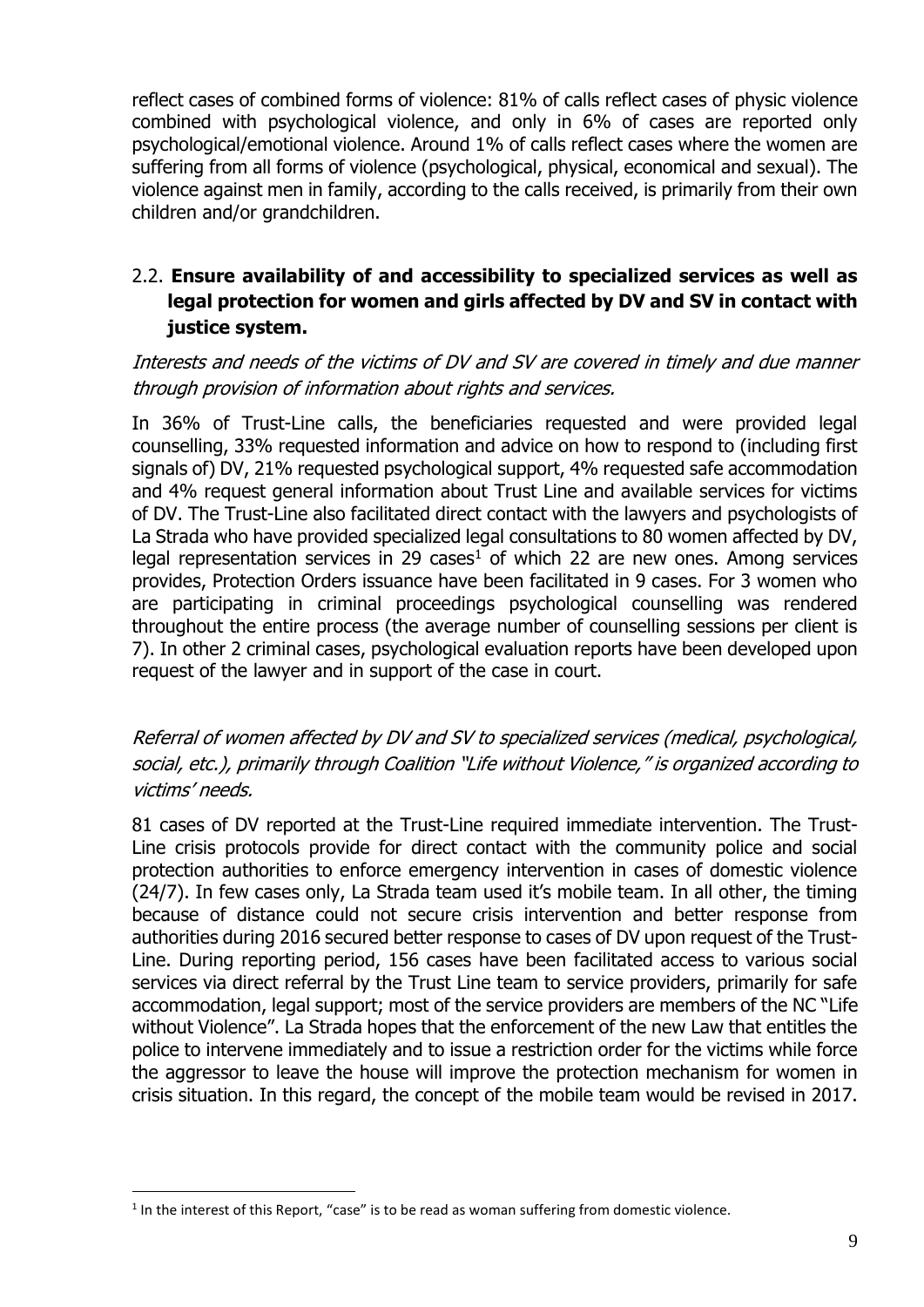## 2.3. **Contribute to the development of capacities of professionals to effectively address cases of SV and DV.**

#### School course "Building harmonious relationships in family" is developed and validated.

The full set of course materials has been finally developed and printed for the trial exercise for which 22 schools (5%) have been selected in partnership with the Educational Center "ProDidactica" and Ministry of Education. The selection process ensured the diversity of schools in terms of geography, size, and qualification of teachers for a course implementation exercise. The teachers were selected on a competitive base considering their motivation, qualifications/experience in such exercises and commitment from the school senior management to support course implementation during the school year 2016-2017. In August, the selected teachers enjoyed a 40 hours ToT conducted by a team of 4 trainers including two experts (authors of the teacher's manual and Student Notebook), one La Strada expert in domestic violence and one project researcher engaged in evaluation of the course effect on student learning. [Selected pictures of the](https://www.facebook.com/permalink.php?story_fbid=1137868976251232&id=254677614570377&__mref=message_bubble)  [ToT are accessible on Facebook.](https://www.facebook.com/permalink.php?story_fbid=1137868976251232&id=254677614570377&__mref=message_bubble) Each participant received the full educational package: Curriculum, Informational Support, Teacher's Manual and Student notebook.

The implementation of the course started on September 1, 2016 in 22 high schools from the country, for 47 classes covering 1025 students. In 22 schools the course will be implemented as an optional discipline while in two schools - as an extra-curricular activity. During October–November 2016, La Strada expert carried out first round of monitoring and supervision sessions in order to identify possible training/info needs for teachers to effectively carry out the course. The monitoring visits have highlighted a common deficiency in what regards knowledge and training capacity of the teacher on sensible issues such as sexuality, gender equality, etc. Almost all teachers have recognized lack of knowledge and confidence about these topics and requested a follow-up training. Therefore, an In December an additional 3-days Training was conducted particularly focusing on this issues and aiding the teachers in addressing these issues with youngsters – taking their fear away!

To measure the effectiveness of the course, La Strada decided to conduct a comparative pre-post research on the attitudes and perceptions of the students and teachers. Thus, in fall, a baseline research was conducted on a sample of 440 students and Ql data has been selected through 4 focus groups. The data for the end line report will be collected during May 2017, in the last week of the course. Thus, the final comparative Report is expected in June to reflect on the course effectiveness by measuring the change in knowledge and attitudes. The course will be validated within one national conference for teachers and school managers planned for late spring-early summer 2017.

Capacities of service providers to address cases of DV, in particular psychological violence, are strengthened to respond to the legal protection needs of victims.

Planned activities have been "frozen" as not being identified as priority among the Coalition members (during the Strategic Planning exercise carried out in summer-fall 2016).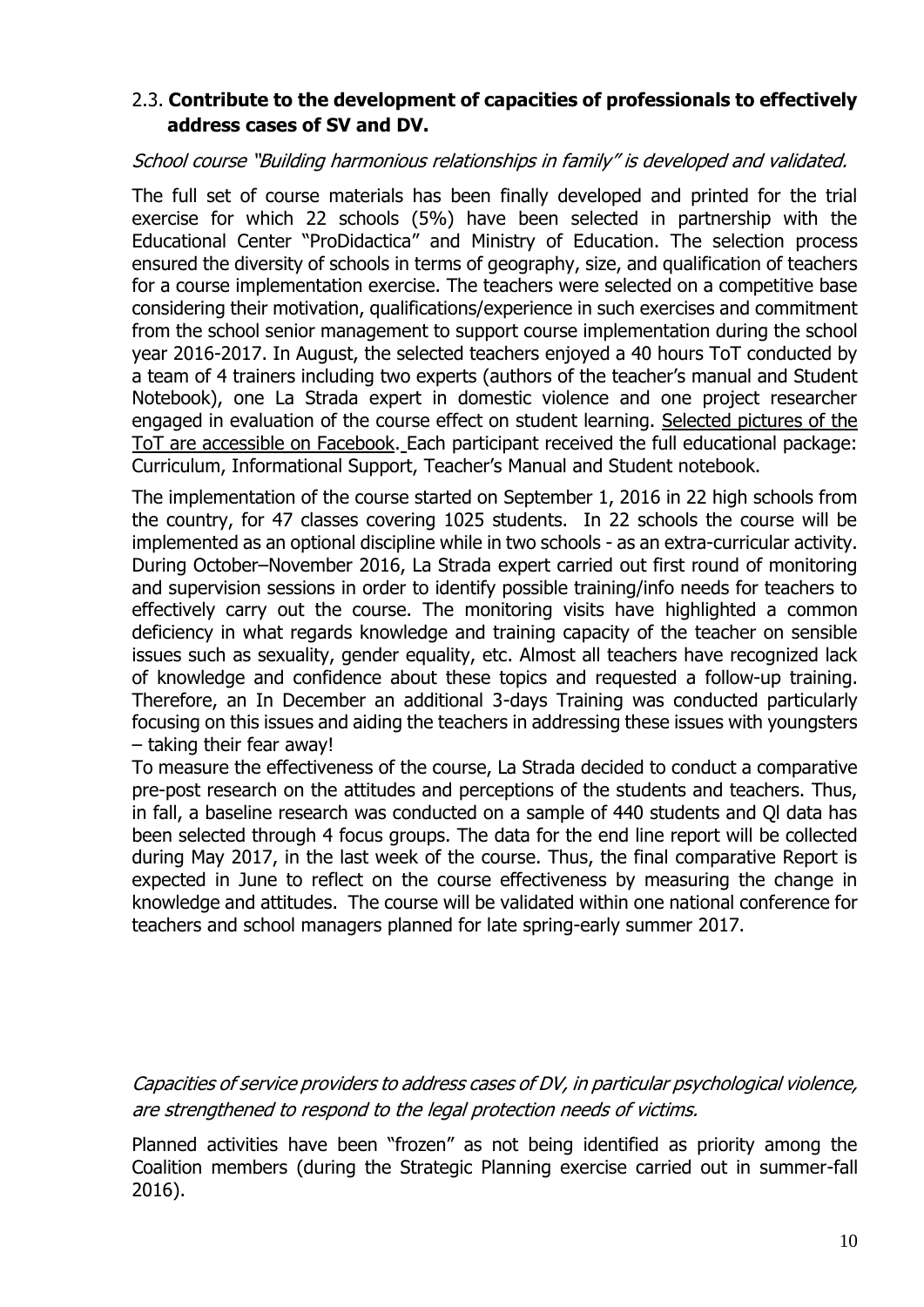Law enforcement and judiciary system stakeholders are sensitized to SV against women through training, development and integration of a professional training module into formal curricula to adequately address these cases.

During 2016, La Strada carried out preparatory activities – creation of the national expert group with members from Supreme Council of Magistrates, Supreme Council of Prosecutor's Office, Forensic Examination Agency, General Police Inspectorate, overall needs assessment and organization of the international study visit, identification and communication with international experts, identification of deficiencies and bottlenecks of the law and practices to serve as basis for the development of the training module etc.

## Good practices are shared within the Coalition "Life without Violence" strengthen partnership to effectively respond to DV.

During reporting period, La Strada contributions to the Coalition's and its members work derived from the priorities defined by the Coalition itself. Thus, following the training "Leadership Institute for National Coalition members" (carried out by Karen Tronsgard-Scott, Executive Director of the Vermont Network Against Domestic and Sexual Violence, USA) aimed at strengthening the Coalition through building internal capacity of its members and interaction, and based on the assessment of the strategic needs of the Coalition for developing the strategic plan for the next three years, La Strada representative accepted the leadership of one working group (among other 2) specially created to seek perspective solutions for a functional structure and regulation of the Coalition that would secure more transparency in decision making, better level of participation of all, etc. In this regard, La Strada representative conducted a desk research about existing coalition/similar structures in USA, Europa and Moldova and prepared a document suggesting different structures of coalitions including from the perspective of historical evolution of these coalitions from non-formal, semi-formal to formalized/institutionalized one. Considering past and current format of the Coalition as well as suggestions/expectations of the Coalition members about the future of the Coalition, the author suggested two models for the Coalitions structure: (i) by consolidating the role of the Board, enforcing a board director and set very specific tasks for each board member and (ii) by consolidating the role and the visibility of the Secretariat that would assign/distribute specific tasks for the Board members. All the documents were adjusted to the draft of the Strategic plan and were presented to the group members for the discussion. The group decided that it is premature to register the coalition as a separate entity (thus maintain it as an informal entity during the next strategic plan period). At the same time, the group couldn't decide on the structure of the Coalition and on the roles of management and relevant bodies. It was decided to present both forms to the General Assembly and discuss this topic after the strategic plan will be approved in the beginning of 2017. All the finding and recommendations following a desk-research and information about suggested models for the Coalition structure are available in Romanian language.

Another strategic involvement of La Strada in support of NC development related to preparing the Strategic Plan of the Coalition for 2016-2019. La Strada participated in the thematic workshops and follow up meetings and made contributions considering our experience in SP development as both an independent organization and as member to an international network/association. The first draft of the SP was compiled by an external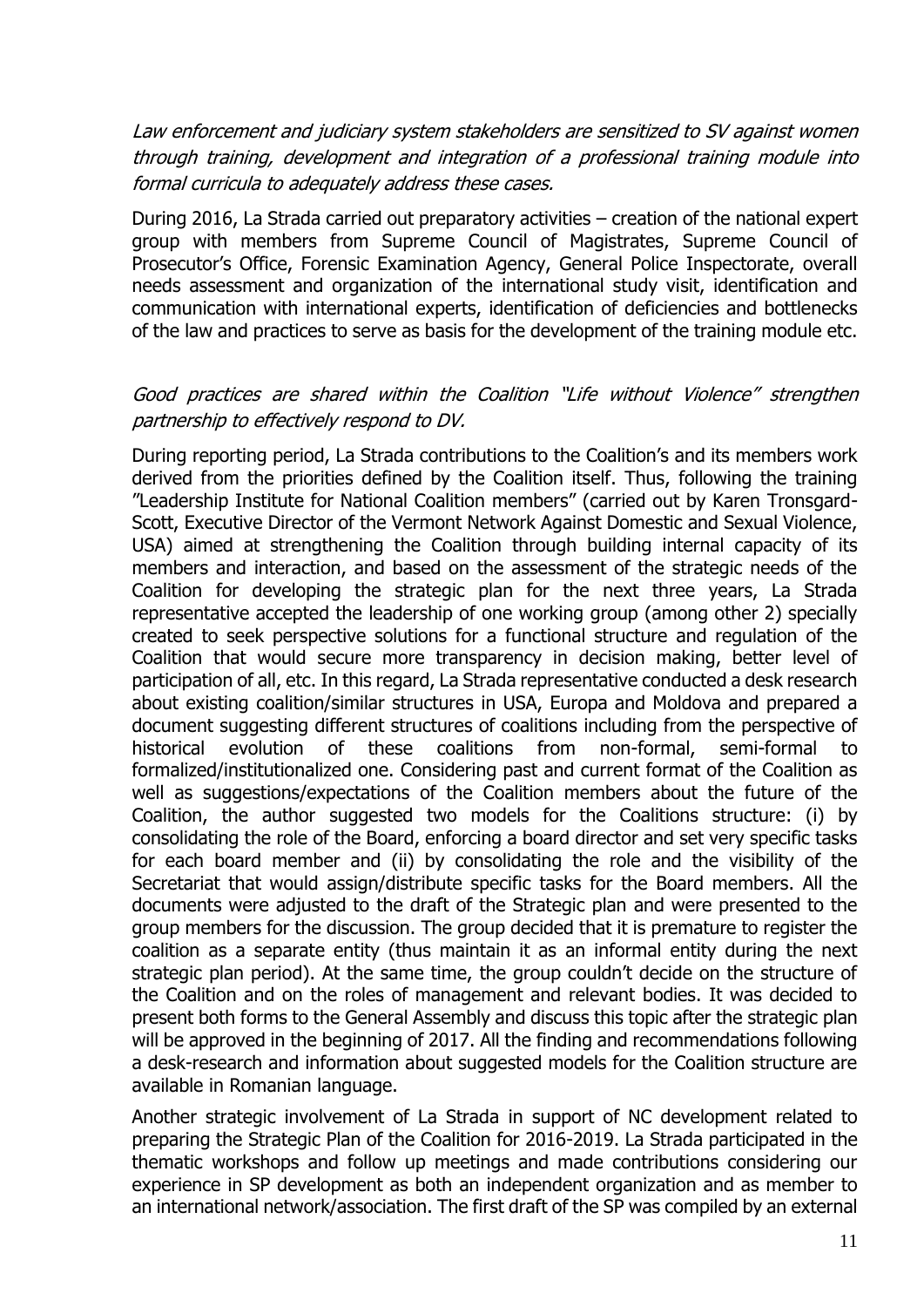consultant based on the information collected during the workshop. The draft has been subject to discussion during several dedicated follow-up meetings with the participation of the external trainer, Coalition Secretariat and NC members. The final draft of the Coalition SP was submitted to the members for endorsement and will be approved by the Coalition's General Assembly planned for January 2017.

General exchange of information and experience was made during regular or ad-hoc meetings called by the NC or individual members on specific issues.

# 2.4. **Contribute to enhancing government response to DV and SV.**

## The Law on DV is amended and the National Strategy on combating DV and VAW is developed.

The advocacy efforts in support of the draft Law as well as promotion of the Istanbul Convention were carried out in partnership with the Coalition members under the leadership of the Ministry of Labor, Social Protection and Family for which purpose a memorandum of cooperation was signed. In this context, a number of events of various levels were organized including:

- Public Forum of Women Groups, representatives of civil society and Parliament "Women matter!" held on 28 March 2016 where members of the National Coalition were lobbying for signing and ratifying the Istanbul Convention;
- Meeting of National Coalition with Prime Ministry, on 14 April 2016;
- Participation in the public discussions on the draft law in domestic violence with state stakeholders and other relevant actors (Ministry of Justice, General Inspectorate of the police, Council of local authorities, representatives of church).
- Participation to draft law debates in the Parliament commissions.
- Individual consultations with the Ministry of Internal Affairs and Ministry of Justice.

These advocacy efforts secured that all recommendations of the Coalition including those of La Strada have been accepted. As a result, the draft law on amendments of the NL on DV has been approved on 28 July 2016; As joint efforts of the NC and MLSPF, the President of Republic of Moldova issued the Decree on approving the signing of the Istanbul Convention. [The new law is available in Romanian language.](http://lex.justice.md/md/366648/)

Additionally, La Strada representative was directly involved as a working group member in the process of the elaboration of the National Strategy on DV and VAW under the leadership of the MLPSF as chair of the National Coordination Council. The drat Strategy was consulted with the main governmental structure. Several meetings were conducted with the General Inspectorate of Police, Ministry of Health and Probation Office but also with survivors of DV. By the end of the year the final draft of the strategy for 2017-2022 and the action plan for the 2017-2019 were delivered to the MLSPF. The Ministry circulated the documents to all relevant institution for final endorsement. The work on the strategy will continue in 2017.

In 2016, La Strada finalized the Analytical Report "Development and accreditation of services for victims of violence against women" that was initiated in 2015. Based on the findings and recommendations of the Report validated with community members, La Strada developed draft Regulation and draft MQSs for a distinct social service namely Toll-Free Helpline for Women victims of DV and other forms of VAW. Drafting of the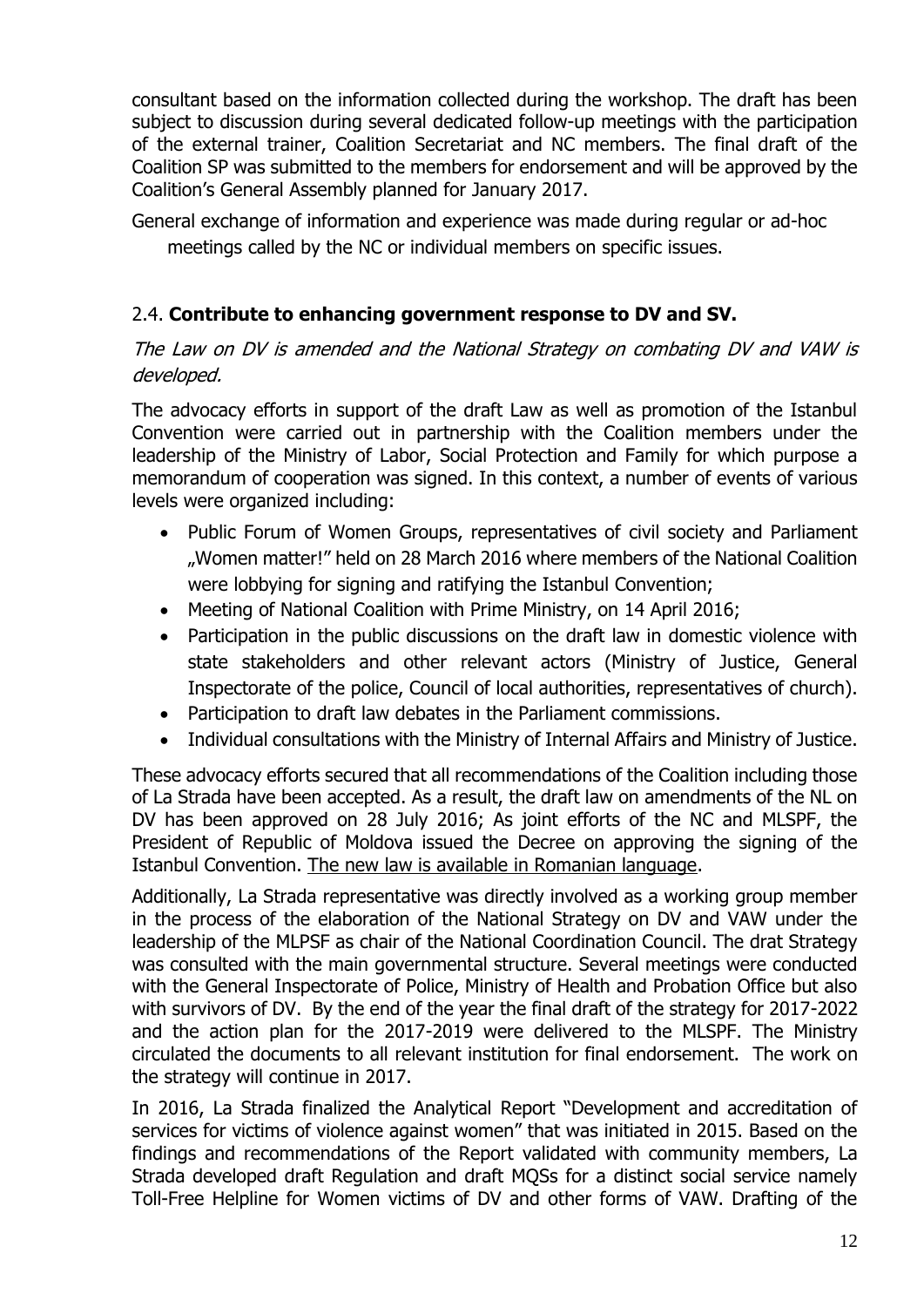Regulation and the MGS as per this distinct service helped the authors formulate and justify one of the key recommendations of the Analytical Report which consist in the imperativeness of changing the approach to the evaluation of the quality of services and structuring of the evaluation criteria of quality of services in order to achieve balance in the final assessment during the accreditation. These draft documents can serve as models for the development of regulations and MQS for other specialized social services. The draft Regulation and MQS on the Help-Line for Women have been submitted to the MLSPF at the end of June 2016 for endorsement and later, in December 2016, the final versions of the documents have been submitted to the Government for approval. It is expected that the Government will approve them in the first quarter of 2017.

## Government and local authorities take ownership and are kept accountable for implementing national policies on DV and SV through continuous monitoring by La Strada and CSO partners.

In 2016, La Strada initiated a complex study on the legal responses to sexual assault crimes. Thus, 240 criminal cases on sexual assault crimes from 15 courts of Moldova have been analysed and findings and recommendations have been integrated into a draft Report by end of December. The Report covers the following aspects: national legal framework reflecting the protection of victims of sexual assault, respect of the rights of sexual assault victims during criminal investigation procedures, Court examination of the sexual assault crimes, partnership between the law enforcement, prosecutors and court with service providers ensuring the protection of the rights of sexual assault victims, Law enforcement and Courts stereotypes concerning victims of sexual assault. The final Report will be validated via a round table for judicial and law enforcement community planned for February 2017. The key conclusion and recommendations of the Report will serve as a starting point for the preparation of an advanced training (ToT) targeting a specially selected group of national justice system representatives as well as initiating the process of national legal framework amendment.

During 2016, 3 national NGOs – "La Strada", "Women's La Center", "Promo- LEX" under the guidance of the Advocates for Human Rights have developed an alternative Report to the UPR Committee. The report is [available online](http://www.lastrada.md/publicatii/ebook/UPR_Moldova_final(en).pdf). Two organizations (Women's Law Center and Promo-LEX) presented the alternative report during UN Human Rights office of High Commissioner in November in Geneva. Most of the recommendations are included in the parties' [recommendations for the Moldovan Government.](https://www.upr-info.org/database/index.php?limit=0&f_SUR=113&f_SMR=All&order=&orderDir=ASC&orderP=true&f_Issue=All&searchReco=&resultMax=300&response=&action_type=&session=&SuRRgrp=&SuROrg=&SMRRgrp=&SMROrg=&pledges=RecoOnly)

The members of the Coalition were actively involved in the process of consultations around the strategy to advocate for the draft Law and Istanbul Convention signing, join participation in the consultative meetings with a number of state authorities for advocate for the draft Law particularly with regard to those provisions that faced disagreement/reserves from some state authorities (ex.: Ministry of Internal Affairs, Ministry of Justice, Ministry of Finances). These efforts contributed to successful promotion of the draft law without serious amendments and later approbation by the Parliament in July 2016. In this sense, the Coalition also made a number of common statements (available upon request).

#### 2.5. **Inform decision making processes at all levels by offering qualitative information and data.**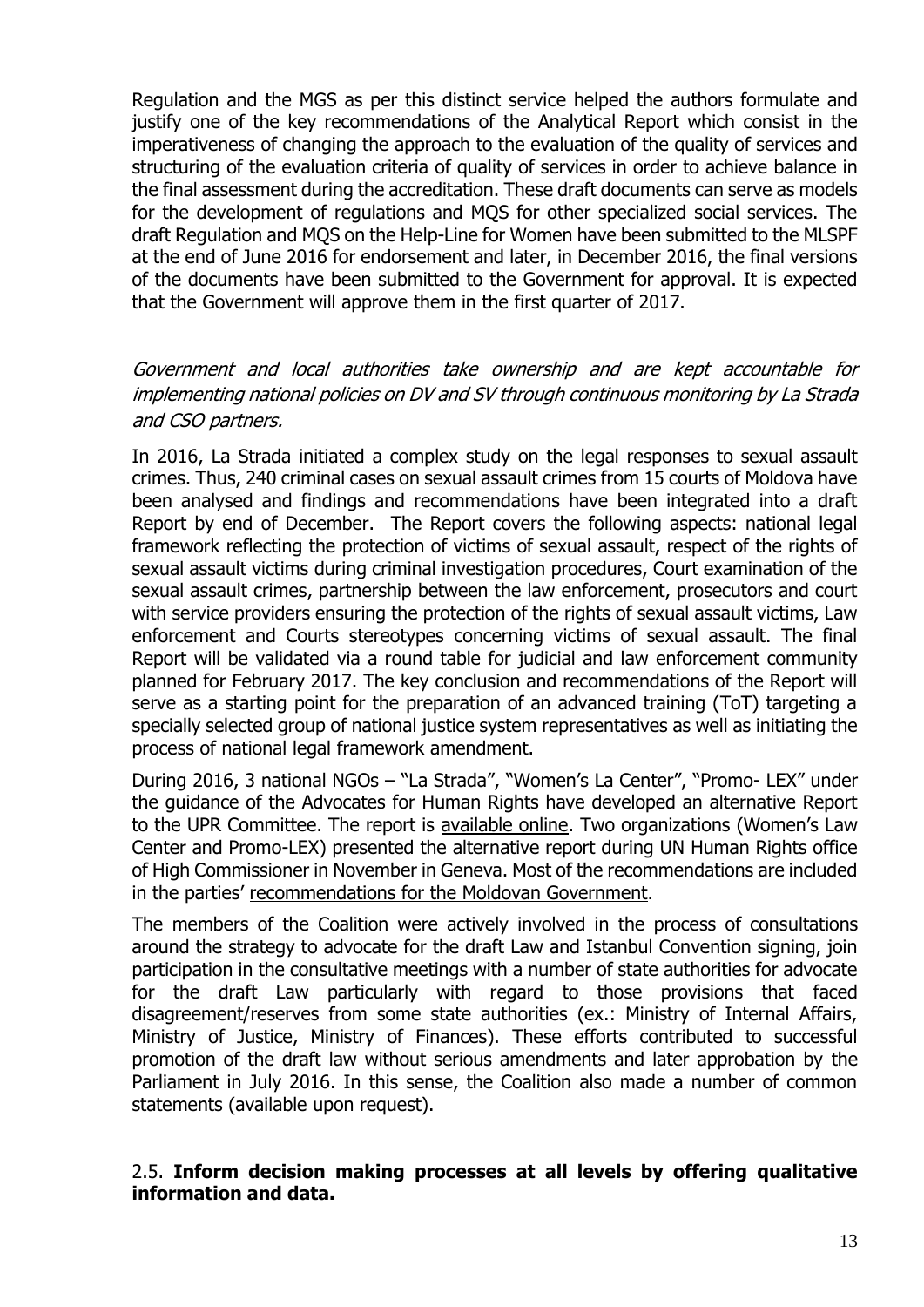Data and information on the forms of and perceptions about DV against women as well as on national response are available to decision makers enabling them to produce change at all levels.

[The Trust Line Report 2016](http://lastrada.md/files/resources/4/Raport_Anual_TI_2016.pdf) makes reference to those 1710 calls received and counselled as to reflect on the dimension of the DV, perception and attitudes of women and communities to the issue of DV as well as on the response of the authorities to DV issue in general as well as to individual cases including from comparative perspective. The Report has been placed on La Strada website with info notes circulated among strategic partners and media.

#### Information on patterns, services and related bottlenecks in the area of protection and assistance of victims of SV/assault are available to decision makers enabling them to produce change at all levels.

The main findings of the study "Ensuring access of victims of sexual violence to adequate legal and social protection" were presented and discussed with the stakeholders and interested public within a round table organized by La Strada on February 11, 2016. The event was opened by H.E. Julie STUFFT, Deputy Chief of Mission Embassy United States of America in Moldova, Lilia Pascal, head of gender equality department of the Ministry of Labor Social Protection and Family in Moldova and Ana Revenco, executive director of International Center "La Strada". The key objective of the event was to put the issue on the agenda of relevant authorities and increase awareness about the need to properly and systemically address it. The Reports are available at [full version](http://www.lastrada.md/publicatii/ebook/raport_VVS_EN.pdf) and [summary](http://www.lastrada.md/publicatii/ebook/raport_vvs_sumar_EN_A5.pdf)  [version.](http://www.lastrada.md/publicatii/ebook/raport_vvs_sumar_EN_A5.pdf) In order to increase the awareness about the sexual violence, address the stereotypes and attitudes in the Moldovan society, a press conference has organized on February 15 followed by a press club on February 18, 2016 organized in partnership with Centre for Journalistic Investigations and attended by 24 journalists. Among speakers, the press club invited La Strada lawyer, well known producer and WR activist Viorica Mesina (editor of the "Color" movie). The video registration of the press club [is available](https://youtu.be/BWu1g0fXHk4)  [online.](https://youtu.be/BWu1g0fXHk4)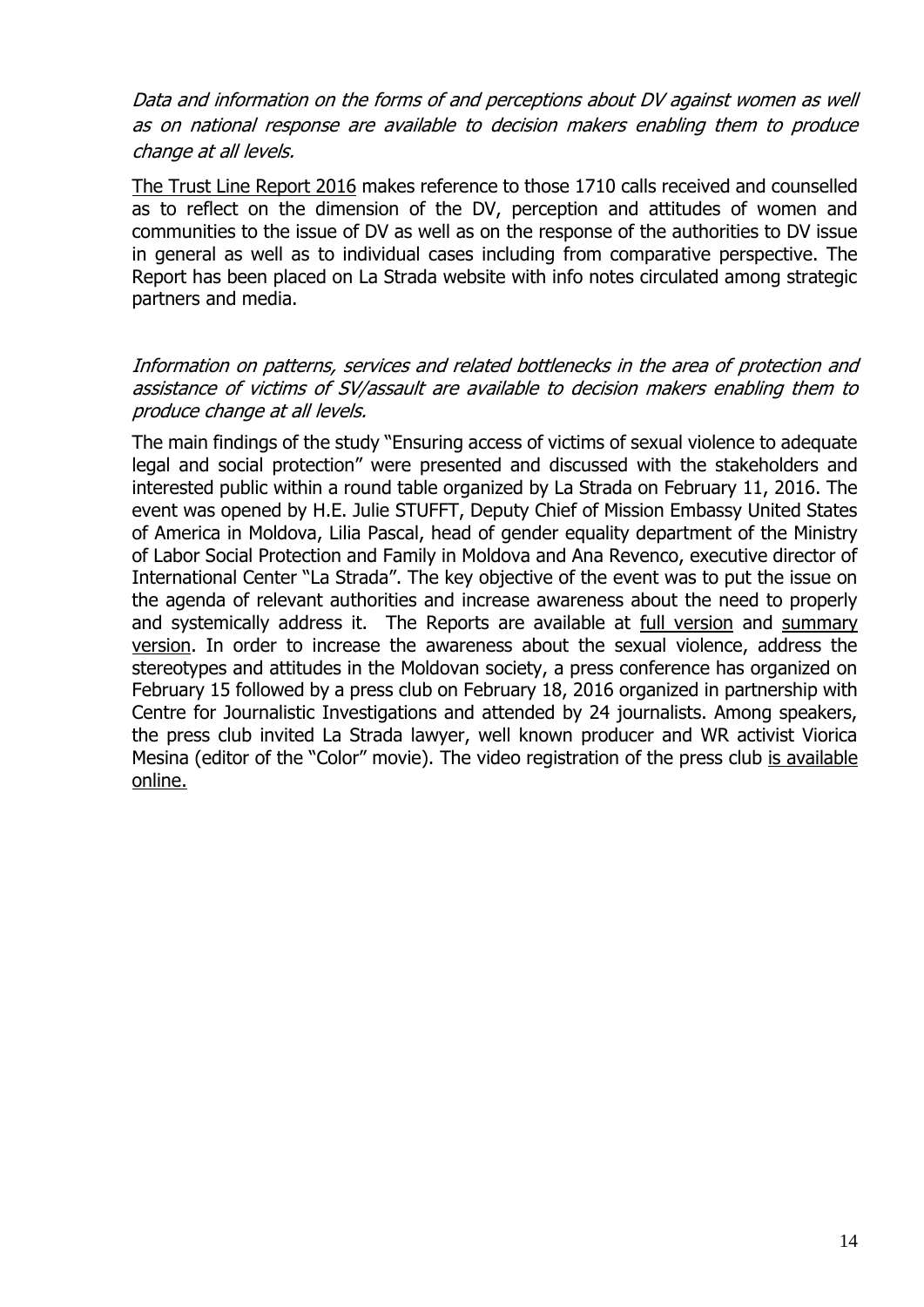**Strategic Goal 3: To contribute to the development, implementation and improvement of national child protection policies and measures, securing that the rights of children affected by online sexual exploitation and sexual abuse and at-risk groups are protected, specifically to:**

## 3.1. **Increase public awareness about child online sexual exploitation and sexual abuse and reduce vulnerability of children online.**

At least 4,000 children in 50 schools are aware about privacy online for a safer internet use and encouraged to follow it through peer-to-peer education, info portal [www.siguronline.md](http://www.siguronline.md/) and Help Line.

The trained Peer-to-Peer Educators delivered 58 seminars for over 1200 boys and girls from over 30various educations institutions around the country as part of a special Agreement with the Ministry of Education. The module of the seminars promotes and details on 5 key messages: "Always keep in mind that behind a profile can be a different person because Internet offers great anonymity opportunities", "Make sure the passwords you use are complex and keep them for yourself – you would not give your home keys to any person, wouldn't you?", "Do not humiliate and bully a person irrespective of the he/she looks or hobbies or interest", "Take care of your own Online reputation – remember what you do today will stay/follow you when you grow up", "Do things online that you would not be ashamed if others find out about them", Stay tune with siguronline.md – information is intelligence and safety!.

In fall La Strada had the new concept of the Siguronline portal developed (including structure, visual identification symbols, preconditions to the content presentation, technical aspects, etc.) taking into consideration the feedback received as well as following a desk analysis of similar informational tools. The creative team made sure that the portal responds to the following preconditions: It uses friendly and age appropriate language, It is interactive and uses empowering colours and symbols, It can be accessed from desk-top and mobile phone, It has incorporated clear and friendly counselling and reporting templates. The implementation of the new concept started in October. The new portal is expected to be launched in February 2017 on the occasion of the Safer Internet Day.

At the same time, La Strada team has secured that the current portal is properly maintained, thus, the portal has been supplemented with 4 new articles addressing specific online risks and provided counselling in over 400 individual requests. Issues related to profile safety represent almost 50% of the requests followed by cyber-bullying which has increased considerable as compared to previous reporting period. During reporting period, the portal has been visited by over 29200 single users out of over 39700 visitors in total. The portal was mostly visited in months of February and October due to awareness campaigns conducted on the occasion of the Safer Internet Day (February) and Prevention of Cyber Crimes month (October) and increased visibility of the issue in media. Overall, the portal registers a continuous increase in the number of visitors. We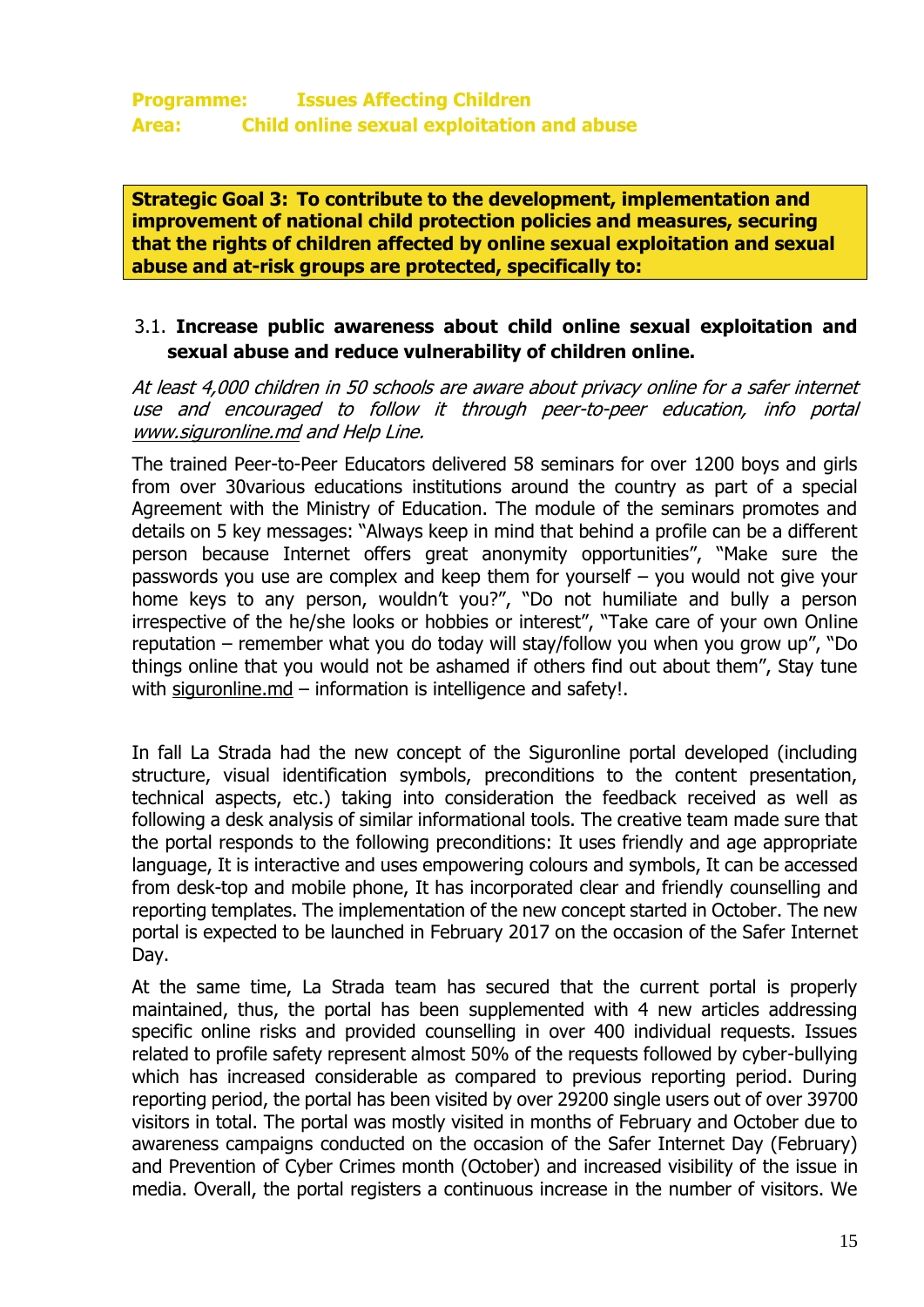also notice an increase in the duration of stay on the portal which points to the fact that the issue is gaining more attention from the users and the format of the articles/information fits the needs/expectation of the visitor. The portal has been supplemented with 4 new articles addressing specific risk and has provided

During reporting period, an awareness campaign was organised on the occasion of the Safer Internet Day for which purpose La Strada produced 2 tutorials targeting teenagers:

- "[Think before posting](https://youtu.be/JbgPBnQF3NQ)" (Ro: Gândeste înainte să postezi) that addresses two related issues – personal data sharing and bullying. The tutorial voices the key rules to avoid being bulled. The video has 2.21 min length;
- "[Restricts access to personal data](https://youtu.be/sJh4rSpOx34)" (Ro: Limitează accesul la datele personale) that addresses general safety issues related to one's personality. The tutorial ends with a list of key safety rules. It is 2.10 min long.

Both tutorial undertake an empowering approach to online safety concepts and have been recommended by the Audi-visual Coordination Council for national screening by all TV stations of Moldova. Based on these recommendations, the tutorials have been screened at 2 TV stations. The tutorials have been placed on YouTube, [www.Siguronline.md,](http://www.siguronline.md/) La Strada FB account and reached over 117 000 views primarily during February month when launched on the occasion of the Safer Internet Day and generated 5.325 single visits on the www.Siguronline.md, 32 counselling requests via Siguronline Help-Line and over 50 references and/or dedicated articles/news and TV shows.

#### A minimum of 1,500 children carers are aware of online safety risks and encouraged to use available tools to prevent these risks through regular outreach activities and Help Line.

During reporting period, La Strada has piloted awareness seminar module for parents via 5 informative seminars for 165 parents and teachers in kindergartens and schools of Chisinau municipality ( 3 seminars in "Miguel de Cervantes Saavedra" Lyceum, 1 seminar in Primary school "Pas cu Pas" and 1 seminar in Republican Recreation and Education Center for Children and Youth "Artico"). The scope of the seminar was to equip parents taking an empowering and responsible approach in educating and guiding their children about online safety and avoid repressive means. The seminar focused on online risk that children are typically exposed to when staying online and how online child behavior contributes to these risks, myths and realities about safety online and intervention measures. Parent and teachers were also were encouraged to seek help with Siguronline and develop a responsible user behavior by reporting online illegal or harmful content. Participants also receive the specially designed Brochures "The guide of a responsible parent" containing information about key online threats that the children can be exposed to as well as safeguarding information and tips.

During reporting period, one thematic tutorial was created targeting parents and careers of children of 5-10 years old. The tutorial promotes and encourages parents to use parental control programs for monitoring child's "life" online and prevent risks of abuse. The tutorial is entitled "[Install parental control software](https://www.youtube.com/watch?v=XPS1NVvXKtQ)" (Ro - Instalează programul control parental). Overall, the tutorial promotes a positive approach to education and guidance of children by parents. Apart from tutorial, La Srada also supplemented the Siguronline with 9 new articles addressing specific risks or issues related to child safety online. As a result of these efforts, 66 (tentatively) requests from parents, teachers and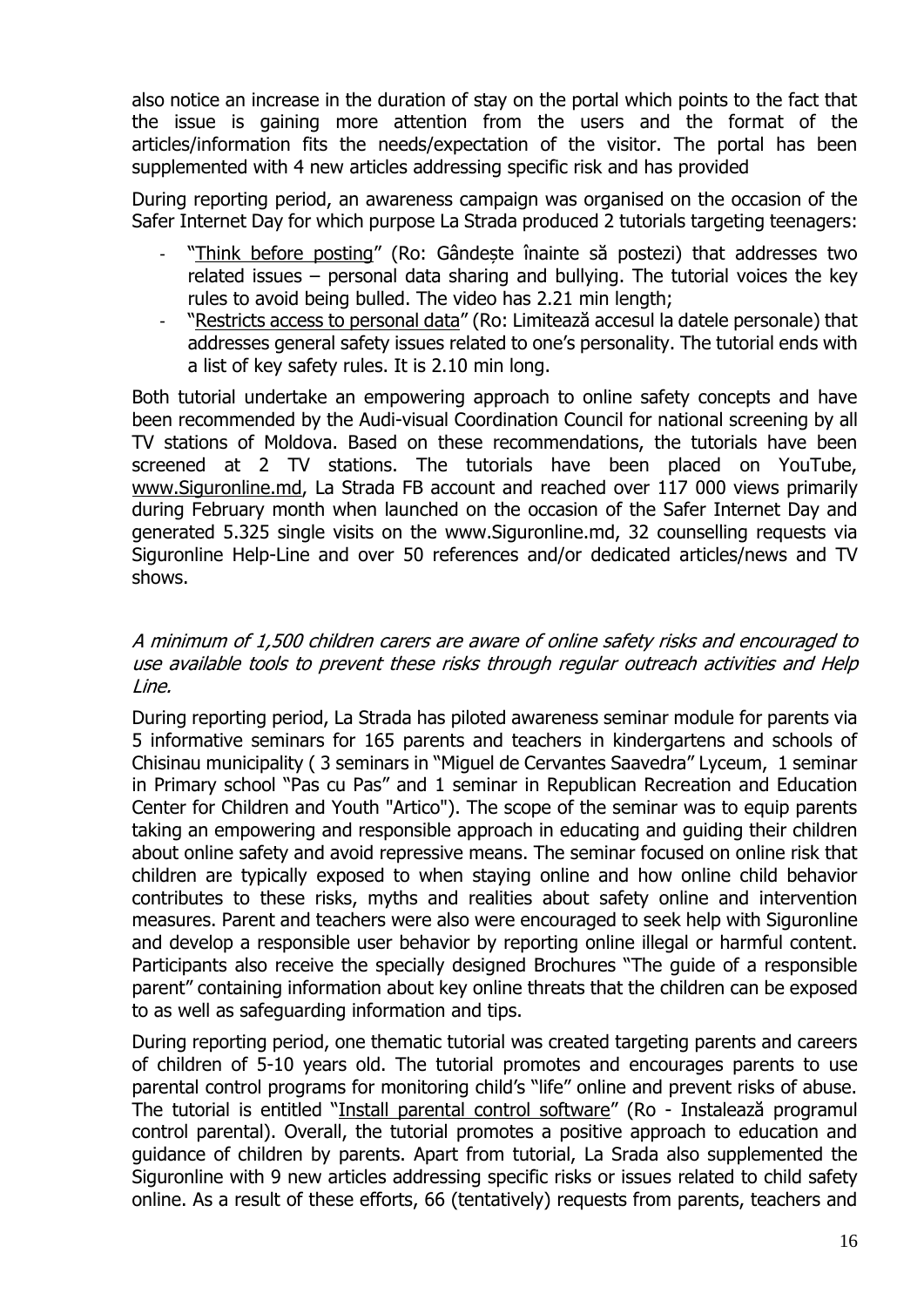child careers have been received and counselled. Over 70% of requests concern general information about child online safety.

To help raise the issue, La Strada contributed to over 20 media titles on the role of parents in safeguarding children online.

General public and ICT community's awareness about the rights of children to be protected and be safe online is increased through a national campaign.

The activity is "frozen" until sufficient interest and commitment is registered with few ICT for a sustainable campaign. The management of the National Association of ICT business did not show interest; therefore La Strada decided to change the strategy and approached individually ISPs and MPOs. In this regard, La Strada had a number of meetings with one of the leading national mobile phone operators and few smaller ICT consulting agencies resulting in them introducing the issue into their Business Plan. Thus, two companies are expected to launch in 2017 dedicated activities in this area in partnership with La Strada. Such a strategy is expected to set the basis/opportunity for a wider and complex campaign. Additionally, adoption of the NAP on child safety online is sought to facilitate ICT business participation.

Access of children and their carers to assistance mechanisms, for the protection from any form of violence, is increased through 24/7 National Child Help-Line with Pan-European number.

The comparative data analysis shows an increase with 35% in the number of calls registered with the Child HelpLine during 2016 (6 995 – in 2015 to 9 495 in 2016). The increase is due to a wider promotion of the Child HelpLine carried out by a private Foundation. Out of 9495 total calls received, 8031 are unique calls and 1464 are repeated calls.

In what regards unique calls (8031 in total) - 82% are received from children and 18% from adults and represent the following categories (as per issue addressed):

*Informative calls*  $-17\%$  of which the biggest portion is calls from children;

Counseling Calls – 26% primarily from children;

Reporting calls (suspected cases of violence, neglect, exploitation) - 8% primarily made by adult

Other including irrelevant – 48% primarily made by children.

Girls called more often in the second half of the year while boys – in the second. La Strada believes that this is due to the campaign carried out in the second half of the year which had boy as a protagonist of the video spot promoting the message "Say no to Violence". At the same time, it was observed that boys are mostly making "test calls" (playing games, joking, etc.) while girls seek psychological counselling and emotional support.

# 3.2. **Ensure accessibility and availability of specialized services for children affected by online sexual exploitation and sexual abuse.**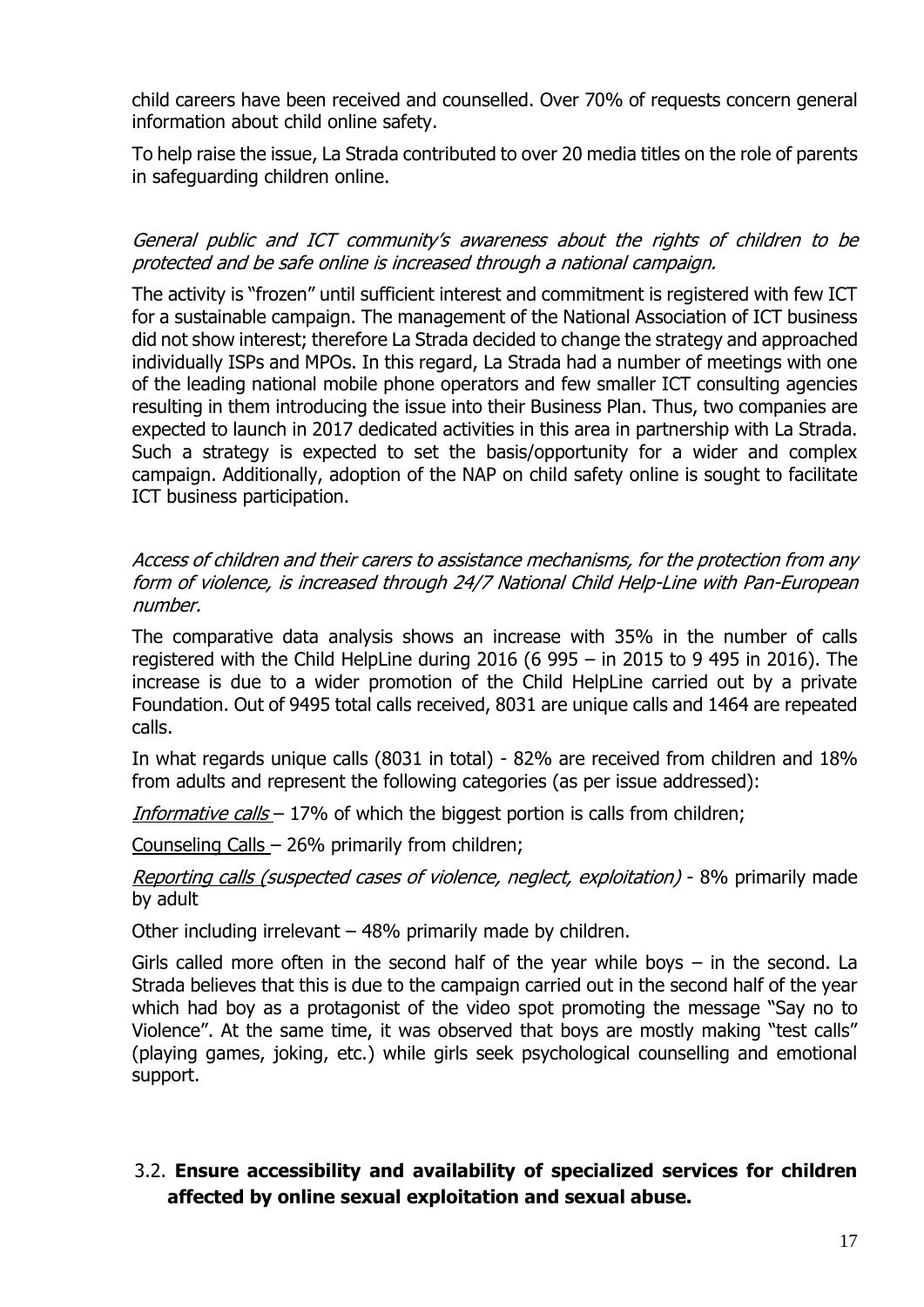Interests and needs of at least 20 children affected by online sexual exploitation or sexual abuse a year are secured through timely provision of legal aid, psychological support and access to specialized services.

During reporting period, La Strada lawyer provided specialized legal representation services in 43 cases of which 24 are new (registered during reporting period) involving children who have been sexually abused and exploited (trafficking for sexual exploitation, molesting, grooming, pornography). Most of the cases have been referred from specialized law enforcement agencies and prosecutors on THB and Cybercrimes.

Based on the legal solicitation of the prosecutors, La Strada psychologists have conducted 15 forensic interviews in specially equipped premises (Child Interviewing Room) with children up to 14 years old according to the provisions of art. 110 of the Criminal Procedure Code "special interviewing/hearing measures of children in contact with the law". Psychologists also assisted other 9 identification interviews with children 14+ age in the premises of the Centre for Combating Human Trafficking. Upon request of the lawyer, the psychologist assisted all cases in court hearing as a specialist-witness presenting specialist's opinion on the case in court. Upon requests of the prosecutors and criminal investigators, in order to strengthen the case/evidence in court, La Strada psychologists have prepared 4 Psychological Evaluation Reports on new cases. These refer to cases of online and offline child sexual exploitation and abuse involving children up to 14 years old.

Additionally, for the first time this year, police officers have also requested La Strada expert opinion on determining whether one's behaviour (referring to the suspect on the case) is appropriate in the context of interaction with a child as part of the criminal investigation process (ex.: educators, teachers). A total of 3 Stating Reports have been prepared.

## 3.3. **Contribute to the development of capacities of professionals to effectively respond to cases of child online sexual exploitation and sexual abuse.**

Criminal justice response to child online sexual exploitation is promoted through integration of training into formal curricula and provision of expert and methodological support.

During reporting period, La Strada lawyers' has been contacted by 20 professionals (7 prosecutors, 8 criminal investigators, 5 pre-trial judges, from: Briceni, Chisinau, Stefan Voda, Cahul rayons) requesting legal and methodological counselling and guidance on child friendly procedures.

Notable for this year are the requests (3) from Prosecutor office (Chisinau and Ungheni) for expert opinion on complex case of sexual abuse of children in schools and online with reference to the behaviour of the suspected abuser and juridical qualification of the case and the technicalities of the investigation process. Apart from written opinion, several working meetings with criminal investigators and prosecutor took place with the participation of La Strada psychologists and lawyers.

Framework for the rehabilitation and reintegration of children affected by online sexual exploitation and sexual abuse is developed, piloted and validated by at least 15 specialist service providers from various regions and is endorsed by Ministry of Labor and Social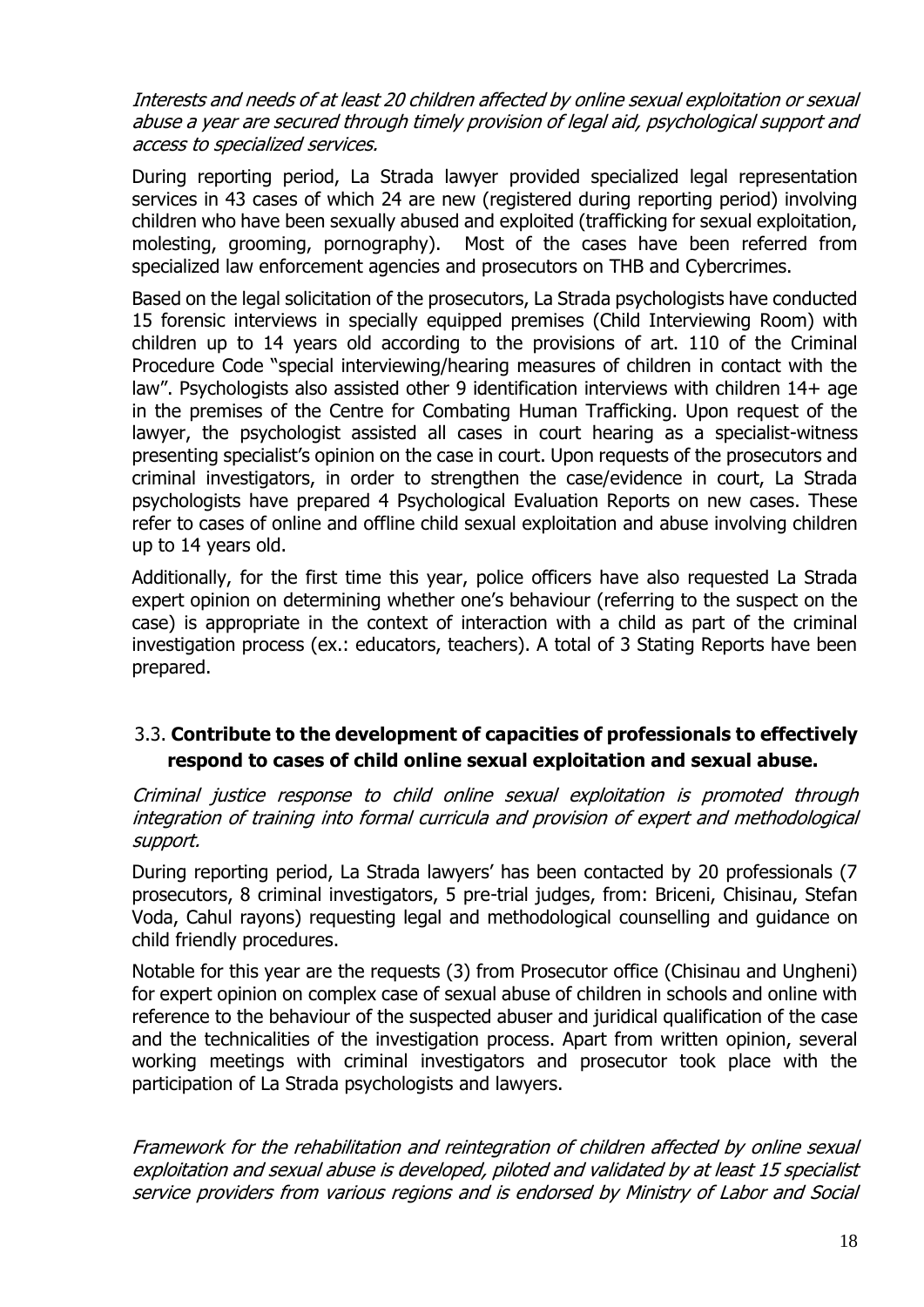## Protection (MLSP).

The draft RRP developed in 2015 was proposed to piloting. Thus, 11 Centres from various rayons that work with children at risk have been selected. During a 2-days event, 28 professionals (psychologists and social assistants) were trained. The piloting period lasted 6 month from November 2015 till April 2016. On April, a round table was organized with all the specialists who have participated in piloting phase to present the monitoring and self-assessment results – goo practices, challenges and suggestions on how to streamline application of the RRP concepts. The round table also allowed spotting additional needs for the professional development that would assure efficient rehabilitation for children victims of sexual exploitation were spotted, and further transformed in additional topics that were introduced into final version of PRR.

The results of piloting were used to update draft of the PRR. The final version was proposed to the MLPSF and other child rights protection organizations. Additionally, the working group also suggested that the RRP incorporates a work tool for psychologists/socials workers aiding them in the process of problems setting and restoration of the child wellbeing. Thus, a Specialists Notebook has been compiled and distributed to the professional groups along with the RRP. The RR Program and the Specialist Notebook have been printed in 80 copies each and distributed to intervention teams of regional Centers, academia representatives, child rights NGOs and decision makers.

In order to promote institutionalization of resulted program, on May 24<sup>th</sup> the PRR and the results of piloting with incorporated recommendations from the first line specialists was presented in a frame of a round table with participation of decision makers (line ministries and departments), partner organizations and academia. Deputy-Minister of Labor, Social Protection and Family participated as key speaker along with the Dean of the Social Assistance Department of Balti State University.

# 3.4. **Support the government in integrating child online sexual exploitation and sexual abuse issue in national child rights protection policies.**

#### Legal framework and mechanisms are adjusted to the EU acquis communautaire through provision of direct expert support to the Government by La Strada.

In order to promote implementation of the **Lanzarote Convention** including via development and enactment of a (national) monitoring mechanism, La Strada proceeded to the independent assessment of the implementation of Lanzarote Convention focusing on provisions of Chapters II, III, IV, V, VIII, IX of the Convention. The assessment follows a research methodology that combines key indicators set by the Lanzarote Commission as well as additional ones suggested by "La Strada". Besides availability of the Report that could serve as a baseline on the current state of affairs in what regards implementation of Lanzarote Convention, the ultimate anticipated result is testing the methodology and related indicators to further serve as basis for the monitoring matrix. The exercise engaged public authorities, civil society and the representatives of private sector primarily in the area of ICT. The assessment looks at the preventive measures, national and international cooperation, intervention measures and protection for the children victims of sexual exploitation and abuse. The research will provide specific recommendations for the government based on international good practices and main recommendations emerging from the Lanzarote Committee's implementation report. The publication of this Report, planed for first half of 2017, will be preceded by a validation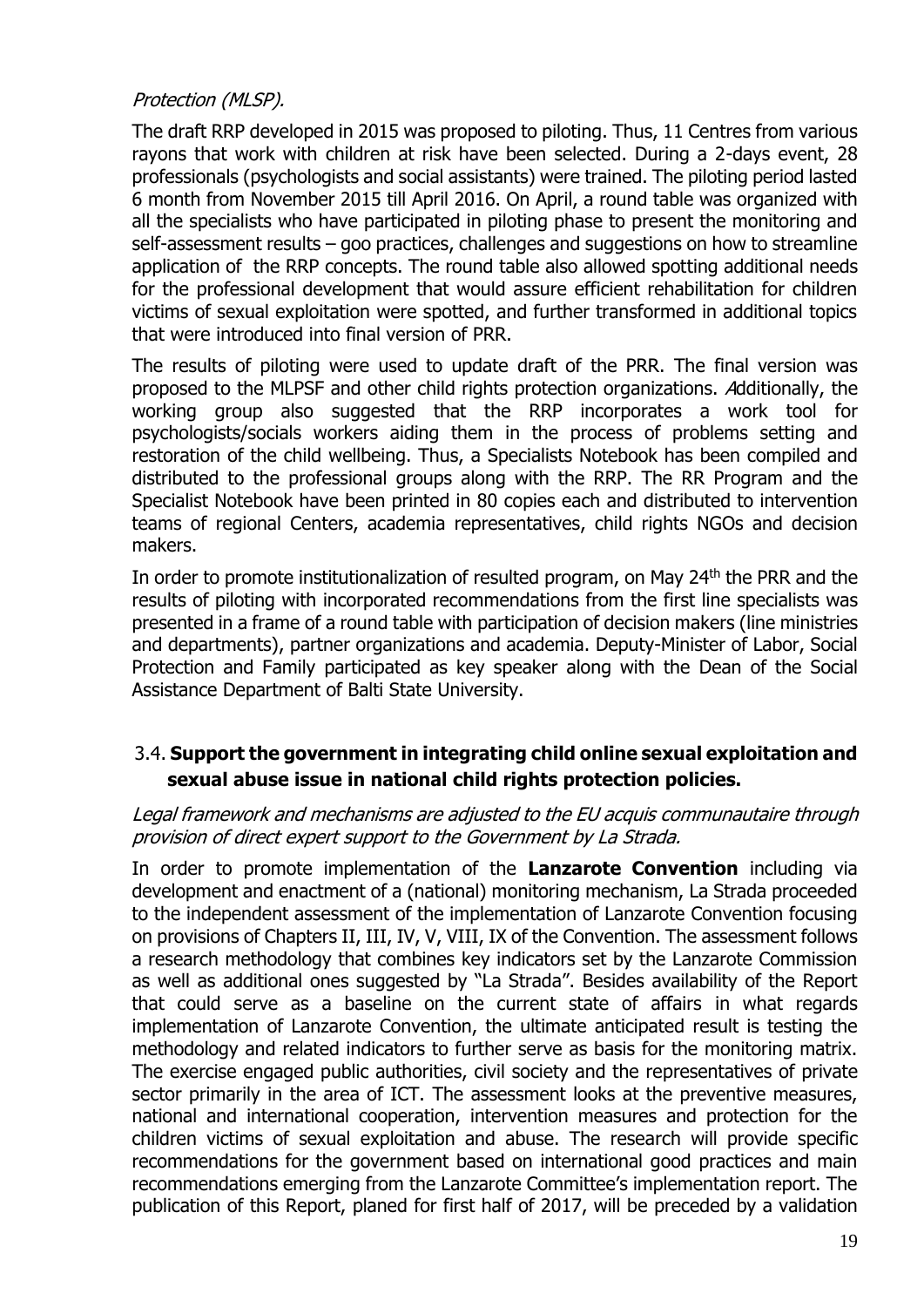exercise on the main findings and recommendations with the participation of the interviewed representatives of key institutions and later followed.

In August 2016 a new Law on Prosecutors was adopted enacting strategic reform of the Prosecutor's Office. The new concept and structure of the Prosecutor Office, no longer provide for **specialized prosecutors' units for cases of trafficking in persons** including children and no specialized unit for fighting cybercrimes including child online sexual exploitation and abuse. La Strada raised concerns about this on several occasions and requested meetings with a number of national and international agencies: in August, along with the IOM, US Embassy, OSCE and Permanent Secretariat of the National Anti-Trafficking Committee, La Strada had a meeting with the senior management of the General Prosecutor Office; in November, La Strada had a meeting with the senior management of the specialized organized crime prosecutor's office; in October, La Strada addressed the Minister of Internal Affairs during a press conference – at all occasions, [La](http://lastrada.md/rom/articole/autoritatile-dau-asigurari-vor-crea-o-echipa-de-procurori-specializati-in-cazuri-d-87)  Strada expressed concerns [about possible negative consequences](http://lastrada.md/rom/articole/autoritatile-dau-asigurari-vor-crea-o-echipa-de-procurori-specializati-in-cazuri-d-87) of having no longer specialized prosecutors on the national capacity to adequately respond to criminal threats and needs of victims and protection of their rights.

During 2016, La Strada has also participated in a number of work meetings and public hearings on the draft Law aiming at introducing new provisions to the current legal framework of Moldova on the **prevention and combating cybercrimes** including in the area of fighting child online sexual exploitation and abuse. The draft Law was initiated by the Ministry of Interior and La Strada experts participated in the consultations for the development of the Law from the perspective of fighting COSESA. In March, the draft Law has been approved by the Government and forwarded to the Parliament for adoption. The CSO and mass media representatives heavily criticized the draft Law seeing it as a serious threat to the freedom of speech and independency of media/investigative journalism and HR CSOs addressing these concerns in a Public Appeal<sup>2</sup>. Thus, several public events – public debates and press conferences - have been organized with the participation of all parties: in April one public debate was organized with the participation of media associations, HR CSO, MoI and GPI, MPs; also in April, the ITC community organized another public hearing with the participation of MoI/GPI, personal data protection agency; later in April – an workshop was organized by the Office of CoE dedicated to the HR of Internet Users; the La Strada has also participated and provided its support to amending the Criminal Code and Criminal Procedure Code that are expected to bring better protection of children from online sexual abuse and exploitation.<sup>3</sup> Following these hearings, the Parliament accepted the demand of the CSO to request expert opinion of the Venice Committee to the draft law and thus postponed the adoption of the draft Law until such opinion is received. Later, in November, the Legal Resource Center NGO has organized a public debate with the participation of an expert from Romania and the Office of CoE in Moldova has organized a meeting between the authors of the draft Law, HR/Legal CSO and experts from Venice Commission around the draft Law and associated Laws. In all meetings and hearings La Strada has supported the admission of intromission into private life under the premise of child protection from exploitation and abuse including that is committed online/with the use of ICT. The official position of the Venice Commission is expected in the beginning of 2017.

In 2016 La Strada contributed to the International Report "Access to Justice and Remedies for Children Victims of Commercial Sexual Exploitation (CSEC)" launched by

<u>.</u>

<sup>&</sup>lt;sup>2</sup> <http://crjm.org/wp-content/uploads/2016/04/2016-04-08-Apel-Control-Informatic1.pdf>

<sup>3</sup> <http://www.ziarulnational.md/legea-big-brother-nu-va-incalca-drepturile-la-viata-privata-ce-spune-politia/>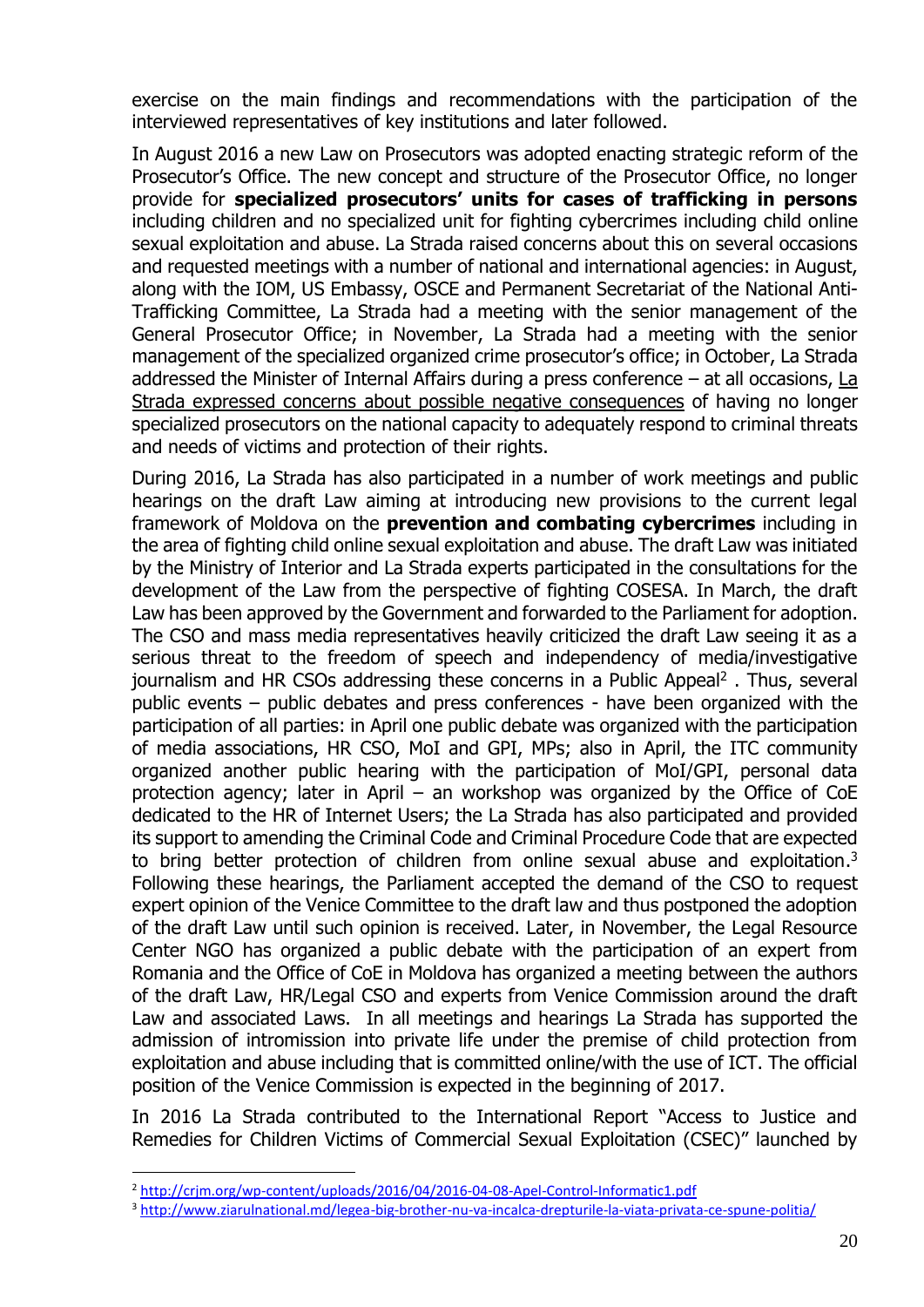ECPAT. The Report is comprised of three parts: Criminal Justice Process, Recovery and Reintegration, and Compensation. The methodology of the Study includes opinion of professionals (e.g. police officials, public prosecutors, lawyers, judges, social welfare workers, psychologists, and other experts) involved in the various stages of victims' access to justice and remedies and voices of children who have suffered from sexual commercial exploitation. In this sense, La Strada interviewed 6 criminal justice actors (police officers, prosecutors) on the subject of access to justice for CSEC victims. Excerpts from the Report have been presented also by La Strada experts at the IPSCAN Conference in Bucharest, Romania.

In 2016, La Strada along with the members of the National Child Rights NGOs Alliance has contributed to the writing of an alternative Report on the implementation by Moldova of the UN Child Rights Convention. The pre-sessional working group will be held in February 2017.

La Strada has also raised the issue of child rights protection within the US TiP Report on 2016 expected to be released in middle 2017.

During 2016, La Strada has organized 3 press conferences with the general message "Moldova - unfriendly justice for children" aiming at shaming publicly the approach of prosecutors and judges on several specific cases of children who have suffered from various forms of violence and publicly demanding the implication of supreme authorities to ensure that children are re-instated with their rights while justice system stakeholders are additionally alerted about no further admittance of such cases. In the first case, the press conference referred to deficient protection of the rights of children [victims of](http://sigurantacopii.lastrada.md/justitie-neprietenoasa-pentru-copii/)  [trafficking in court proceedings;](http://sigurantacopii.lastrada.md/justitie-neprietenoasa-pentru-copii/) in the second event, La Strada referred to failures to secure justice for children suffering from violence in schools trafficking during [investigation procedures;](http://sigurantacopii.lastrada.md/statul-esueaza-in-a-apara-copiii-victime-ale-violentei-si-exploatarii-sexuale/)

#### Government integrates responses to child online sexual exploitation and sexual abuse into national mechanism and provides sustained contribution to the National Tool-Free Child Help Line.

La Strada continues to participate in the working group created under the **Justice System Reform Strategy** aiming at "strengthening the mechanisms for preventing and decriminalization for children under the minimum age of criminal responsibility and children in conflict with law". Thus, during fall, several meetings took place to discuss about future actions needed to streamline functioning of the child friendly interviewing rooms including need for minimum standards, institutionalized training process and authorization of interviewers (current gap existing in the Law regarding the official statute of the interviewer, the responsibility, the standards and criteria to accede to the profession). Need for a Law on interviewer was proposed and discussed in the group. "La Strada"'s opinion regarding this issue is that a Law describing such a narrow subject is not relevant. It is more relevant to elaborate Regulatory acts on interviewing process and interviewer. Group members, particularly GPI, suggested that monitoring visits should be made to the current interviewing rooms to assess the needs.

In April, La Strada [addressed the National Child Rights Committee](http://cnpdc.gov.md/ro/content/sedinta-ordinara-nr-12016) in an [ordinary annual](http://cnpdc.gov.md/sites/default/files/document/attachments/ordinea-de-zi_cnpdc_1.2016_var_4_0.pdf)  [meeting,](http://cnpdc.gov.md/sites/default/files/document/attachments/ordinea-de-zi_cnpdc_1.2016_var_4_0.pdf) demanding adequate response to safeguarding children online. In response, the chair of the CR Committee, prime-minister P. Filip has ruled creation of a special working group to develop **National Action Plan for promoting child safety online**. La Strada has been invited as member to the [working group.](http://cnpdc.gov.md/sites/default/files/document/attachments/hotarire_var_5_semnata.pdf) La Strada has participated in all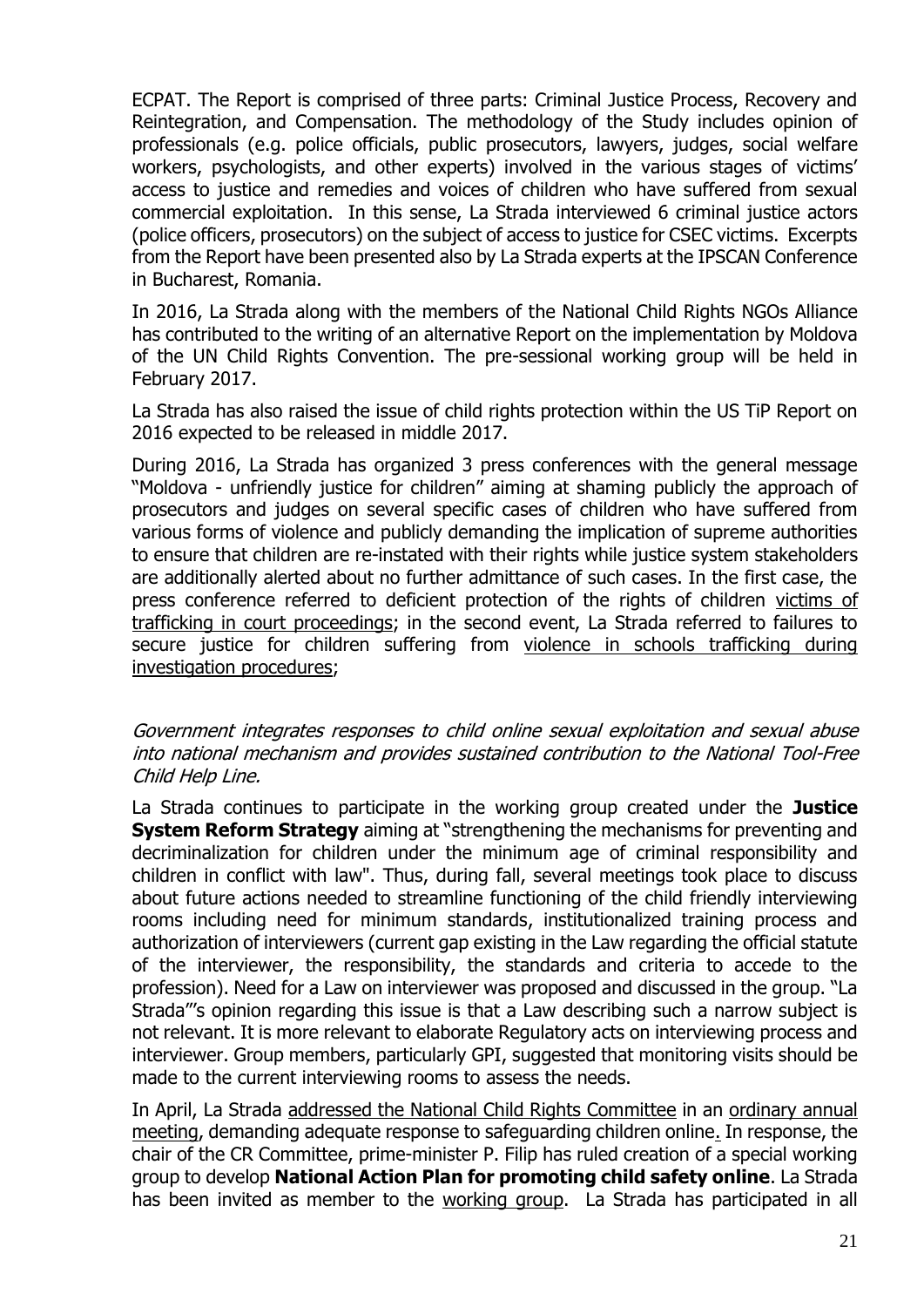meetings of the working group created for the development of a dedicated National Action Plan for the Promotion of Child Safety Online following the decision of the Child Rights Committee. Due to the novelty of the issue for most of the working group members and importance for complex approach of the issue, La Strada has put together a nonpaper to serve as baseline and guidance for the members in the process of Action Plan development. The draft of the Action Plan considered partially La Strada recommendations in terms of its conceptual structure/goals/target groups and activities. The final draft of the Action Plan was published on the Government website for final comments and proposal as part of the public hearing process<sup>4</sup>.

Inputs to the new **Action Plan of the Association Agreement RM-UE<sup>5</sup>** have been also provided. Among others, «La Strada» recommended that the Action Plan clearly provides for the approbation and implementation of the Action Plan for the Promotion of the Child Safety Online as well as setting a national mechanism to monitor the implementation of the Lanzarote Convention. Introduction of these recommendations into the Action Plan of the AA RM-UE are seen by La Strada as additional measures to secure that the authorities will keep their international commitments.

In fall, [La Strada along with other over 30 child rights NGOs has raised, via an Open](http://www.aliantacf.md/press-releases/reactia-societatii-civile-la-campania-familii-ocrotite)  [Letter,](http://www.aliantacf.md/press-releases/reactia-societatii-civile-la-campania-familii-ocrotite) concerns about cooperation between the Ministry of Labor, Social Protection and Family and the private Foundation Edelweiss within an awareness campaign "Protected Families" requesting that the MLSPF withdraws the **Child Help-Line** from the campaign until it is properly tailored and return the "public ownership" of the CHL to the MSLP (the campaign strongly associated the CHL with the Foundation). The concerns touch upon the way the campaign promotes the Public Service Child Help-Line and promotes messages related to prevention of violence against children also in the context in which the campaign as launched in the midd of the presidential election campaign whereas the Head of the Foundation is the head of one of the parties that has its candidate in the campaign. The response of the MLSPF was rather critical accusing NGOs of "sterile political actions" while the Child Rights Ombudsman mentioned in its written statement that this would not have happened if its Office would have been allowed to implement the Child Help-Line. In order to further support the message, the NGOs have organized a follow up event in form of a press club detailing on the concerns - campaign messages and approaches versus conceptual approaches to promoting child rights protection.

Fallowing a public bid, **La Strada** has been selected and re-signed the agreement with the MLSPF for the implementation of the **Child Help-Line**.

## 3.5. **Contribute to decision making process at all levels by providing qualitative data and information**

Availability of data and information about issues affecting child safety online is increased.

The bi-annual fact sheets are available on "[Resource Center](http://lastrada.md/rom/centru-de-resurse)". The 2016 [fact sheet](http://lastrada.md/files/resources/4/FACT_SHEET_SIGURONLINE_2016.pdf.) is accessible online.

The study in child behaviour online will be launched in spring 2017.

The report on the *status quo* on Lanzarote Convention implementation in Moldova is in its first draft version. The final Report, to be made public in beginning of 2017, will provide

<u>.</u>

<sup>4</sup> [http://particip.gov.md/public/documente/141/ro\\_3621\\_HG-Planul-de-actiuni-siguranta-online.pdf](http://particip.gov.md/public/documente/141/ro_3621_HG-Planul-de-actiuni-siguranta-online.pdf)

<sup>5</sup> <http://www.particip.gov.md/proiectview.php?l=ro&idd=3744>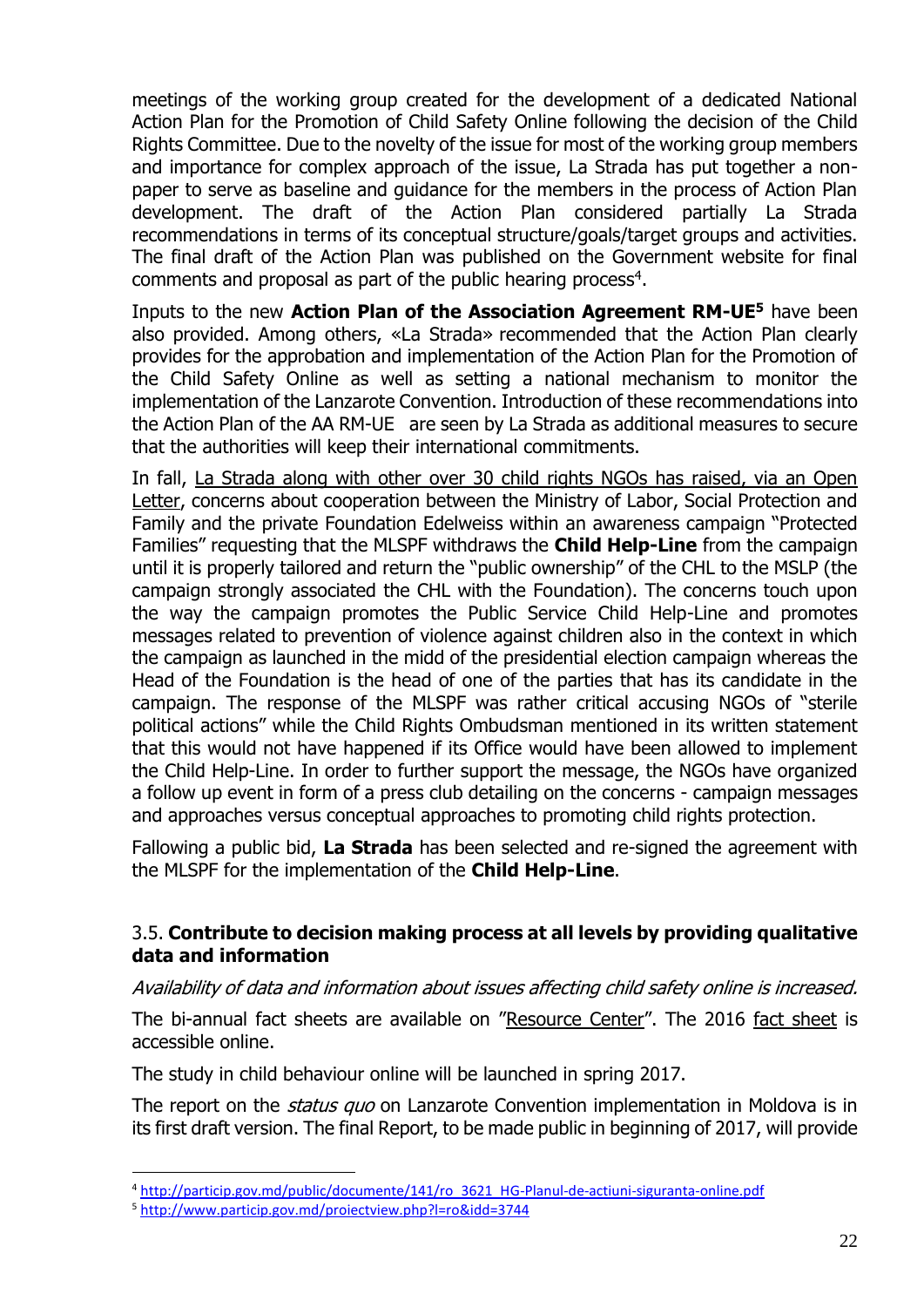qualitative and quantitative data about the state's response to COSESA. The research identifies current sources of relevant data and describes the difficulties inherent in assuring a multi-sector approach and interagency collaboration on data collection. Some of the recommendations aim to improve data collection efforts.

#### Accessibility of these data is increased through tools and thematic presentations adapted to target audiences (including languages).

In May, La Strada released a Publication entitled "Unofficial Dossier" (to be read as "Secret Dossier") reflecting on the stories of 7 children who suffered from various forms of sexual exploitation and abuse. In the publication children speak about their feelings and perceptions about (miss)response of various specialists mandated to protect/support/assist the child (police, social assistants, medical staff, judiciary) thus pointing to the fact that the system is hiding/ignoring the real needs of victims.

The campaign aimed to be used as a tool to advocate for child-centered/need-focused approach when implementing the National child rights protection strategy. A press club was organized in partnerships with Center for Investigative Journalists with media representatives, social journalists, and media/opinion leaders. The voices of children were later reflected in a number of press articles. The stories were presented and discussed encouraging uncovering the issue in national media. Partners from national ECPAT network were invited to speak about the issue and thus strengthen the message. A Publication was printed in 300 copies and distributed to journalists, [communicators](http://sigurantacopii.lastrada.md/publicatii/) as well as various decision makers from social and legal [domains.](http://sigurantacopii.lastrada.md/publicatii/)

The [Child Help-Line Reports](http://lastrada.md/files/resources/4/RO_RAPORT_ACTIVITATE_TC_2014_mai_2016.pdf) has been produced and made public via press conferences and accessible online.

During 2016, La Strada developed first draft of the Volunteer Regulation in line with the Law on Volunteers.

All work conducted by staff and volunteers reflects commitment to the best interest of the organizations' beneficiaries.

During reporting period, La Strada registered its membership with the Global Alliance End Violence against Children and started preparation for registration with another two international thematic platforms related to child online safety (INSAFE and Safer Internet Day Committee).